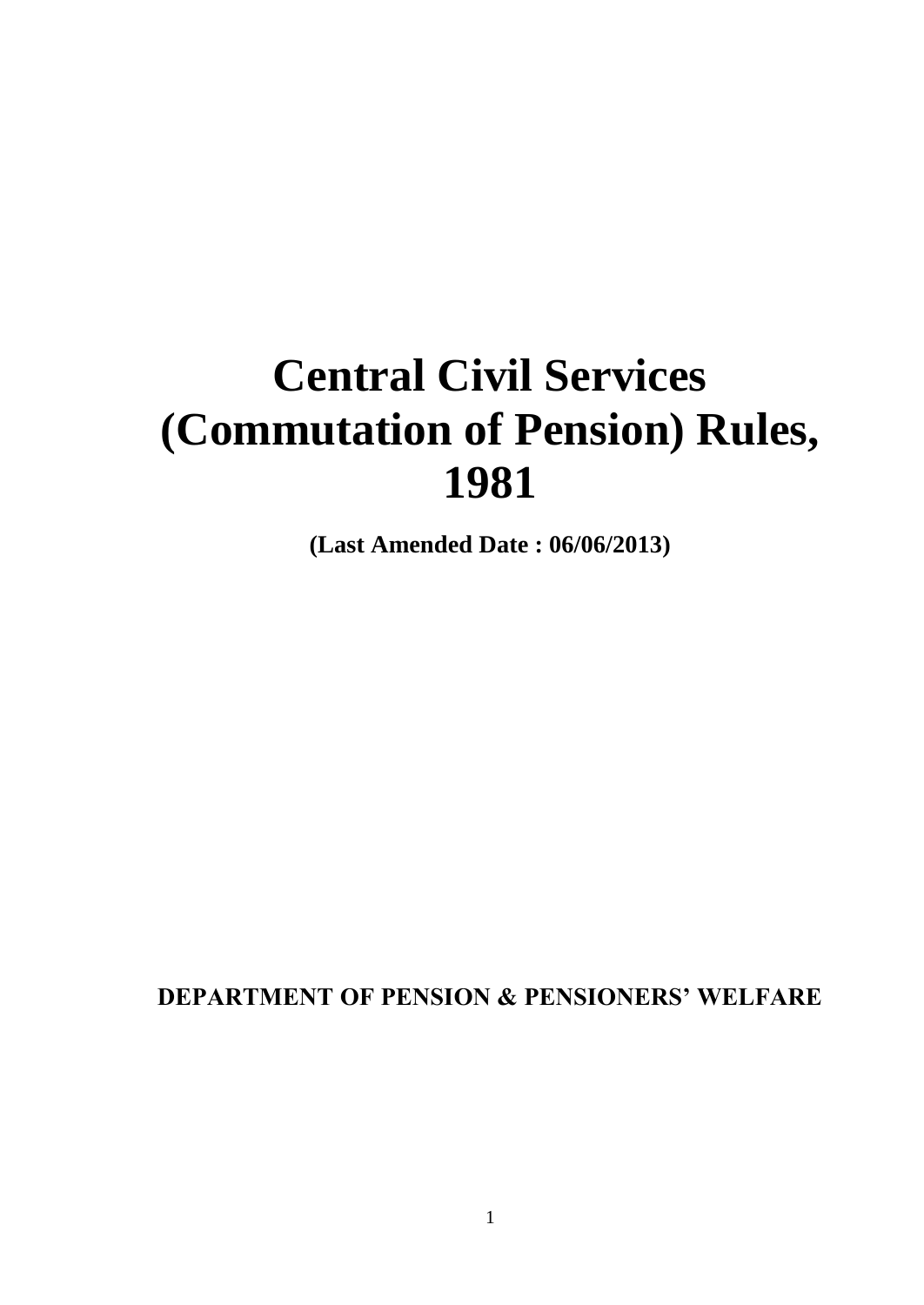# **CCS (Commutation of Pension) Rules, 1981**

**(Last Amended Date : 06/06/2013)**

| <b>Rules</b><br><b>Covered</b> | <b>Subject</b>                                                                  |
|--------------------------------|---------------------------------------------------------------------------------|
| 1 to $3$                       | <b>Preliminary</b>                                                              |
| 4 to 10                        | <b>General Conditions</b>                                                       |
| 10A                            | <b>Restoration of Commuted Pension</b>                                          |
| 11 to 28                       | <b>Commutation of Pension</b>                                                   |
| 29                             | Modification in the value specified in commutation Table                        |
| 30                             | Authorization of payment of commuted value by<br>the<br><b>Accounts Officer</b> |
| 31                             | Final assessment of provisional pension                                         |
| 32                             | Interpretation                                                                  |
| 33                             | <b>Power to Relax</b>                                                           |
| 34                             | <b>Repeal &amp; Savings</b>                                                     |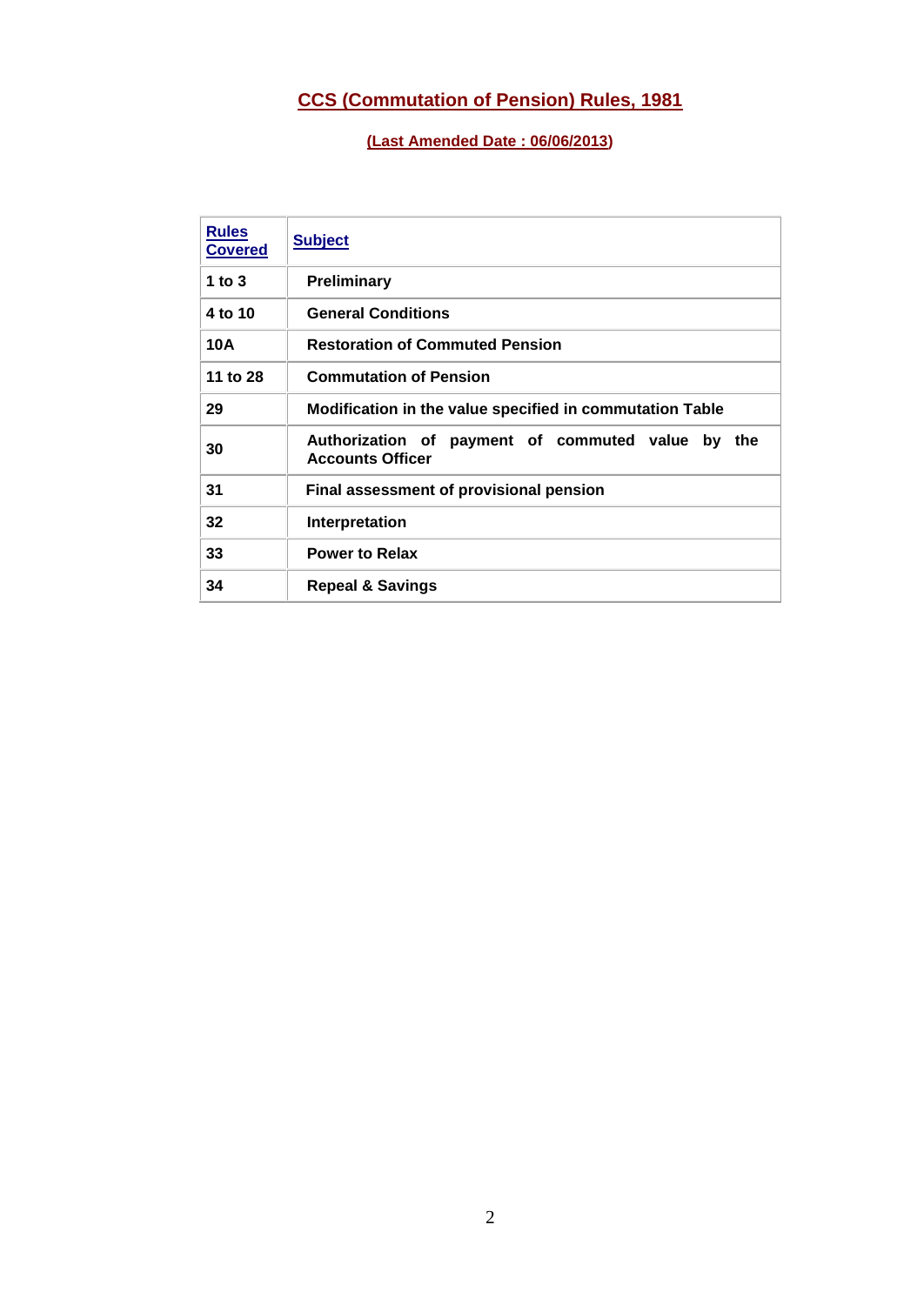# **1. Short title and commencement -**

 In excise of the powers conferred by the proviso to article 309 and clause (5) of article 148 of the Constitution and after consultation with Comptroller & Auditor General in relation of persons serving in Indian Audit and Accounts Department, the President hereby makes the following rules, namely : -

(1) These rules may be called the Central Civil Services (Commutation of Pension) Rules, 1981.

(2) They shall come into force on the 1st July, 1981.

# **2. Application**

These rules shall apply to Government servants appointed on or before 31st day of December 2003 who may be entitled to or have been authorised any class of pension referred to in Chapter V of the Central Civil Services (Pension) Rules, 1972.

# **3. Definitions -**

(1) In these rules, unless the context otherwise requires : -

| (a) | "Accounts Officer" means an officer, whatsoever his official<br>designation may be, who maintains the accounts of a Ministry,<br>Department or Office of the Central Government or Union<br>Territory and includes an Accountant General who is entrusted<br>with the functions of keeping the accounts or part of the accounts<br>of the Central Government or Union Territory; |
|-----|----------------------------------------------------------------------------------------------------------------------------------------------------------------------------------------------------------------------------------------------------------------------------------------------------------------------------------------------------------------------------------|
| (b) | "Applicant" means a Government servant, including a retired<br>Government servant, who applies for commutation of a percentage<br>of pension in the prescribed form;                                                                                                                                                                                                             |
| (c) | "Chief Administrative Medical Authority" means the medical<br>authority of the State or the Union Territory as specified in the<br>Annexure appended to these rules;                                                                                                                                                                                                             |
| (d) | "Retirement gratuity" means the gratuity payable under sub-rule<br>$(1)$ of Rule 50 of the Pension Rules                                                                                                                                                                                                                                                                         |
| (e) | "Disbursing authority" means -                                                                                                                                                                                                                                                                                                                                                   |
|     | branch of a nationalised bank, or<br>(i)                                                                                                                                                                                                                                                                                                                                         |
|     | (ii)<br>treasury including sub-treasury, or                                                                                                                                                                                                                                                                                                                                      |
|     | (iii) Accounts Officer,                                                                                                                                                                                                                                                                                                                                                          |
|     | from where the applicant is receiving pension authorised under the<br>Pension Rules;                                                                                                                                                                                                                                                                                             |
| (f) | "Form" means a Form appended to these rules;                                                                                                                                                                                                                                                                                                                                     |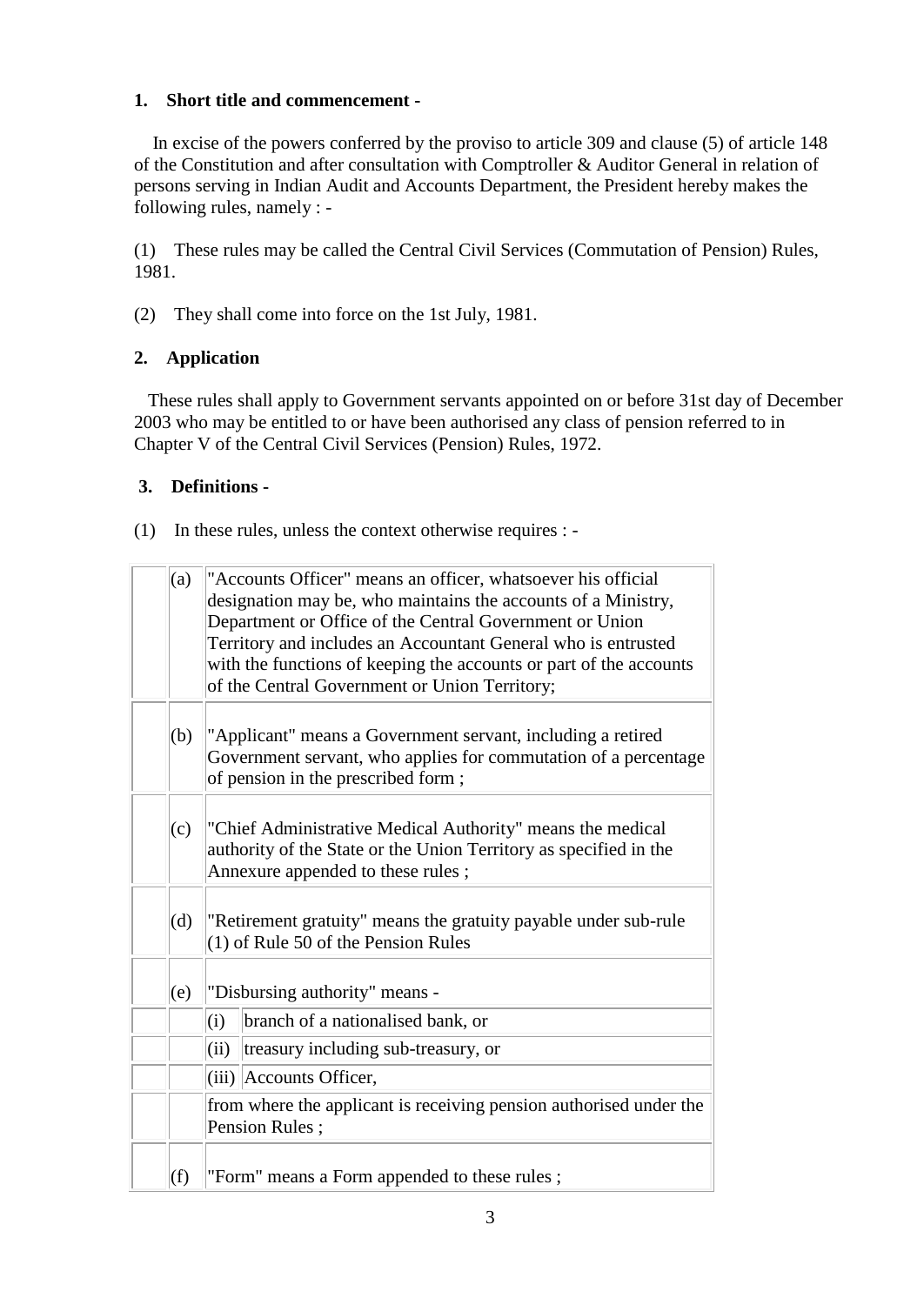| (g)                        | "Government" means the Central Govrnment;                                                                                                                                                                                                                                                          |
|----------------------------|----------------------------------------------------------------------------------------------------------------------------------------------------------------------------------------------------------------------------------------------------------------------------------------------------|
| (h)                        | "Head of Office" means a Gazetted Officer referred to in clause (1)<br>of sub-rule (1) of Rule 3 of the Pension Rules;                                                                                                                                                                             |
| (i)                        | "Medical authority" means medical authority referred to in Rule 22                                                                                                                                                                                                                                 |
| (j)                        | "Pension" means any class of pension including compassionate<br>allowance referred to in Chapter V of the Pension Rules but does<br>not include extra pension and the amount, by whatever name<br>called, granted by the Government to a pensioner as a<br>compensation for higher cost of living; |
| (k)                        | "Pension Rules" means the Central Civil Services (Pension) Rules,<br>1972;                                                                                                                                                                                                                         |
| $\left( \mathrm{l}\right)$ | "Provisional Pension" means the pension referred to in Rule 64 or<br>Rule 69 of the Pension Rules, as the case may be;                                                                                                                                                                             |
| (m)                        | "Table" means a table appended to these rules.                                                                                                                                                                                                                                                     |

(2) The words and expressions used in these rules but not defined shall have the meanings respectively assigned to them in the Pension Rules.

# **4. Restriction on commutation of pension -**

No Government servant against whom departmental or judicial proceedings, as referred to in Rule 9 of the Pension Rules, have been instituted before the date of his retirement, or the pensioner against whom such proceedings are instituted after the date of his retirement, shall be eligible to commute a percentage of his provisional pension authorised under Rule 69 of the Pension Rules or the pension, as the case may be, during the pendency of such proceedings.

# **5. Limit on commutation of pension -**

(1) A Government servant shall be entitled to commute for a lump sum payment of an amount not exceeding forty percent of his pension.

(2) In an application for commutation in Form 1 or Form 1-A or Form 2, as the case may be, an applicant shall indicate the fraction of pension which he desires to commute and may either indicate the maximum limit of forty percent of pension or such lower limit as he may desire to commute.

(3) If percentage of pension to be commuted results in fraction of a rupee, such fraction of a rupee shall be ignored for the purpose of commutation.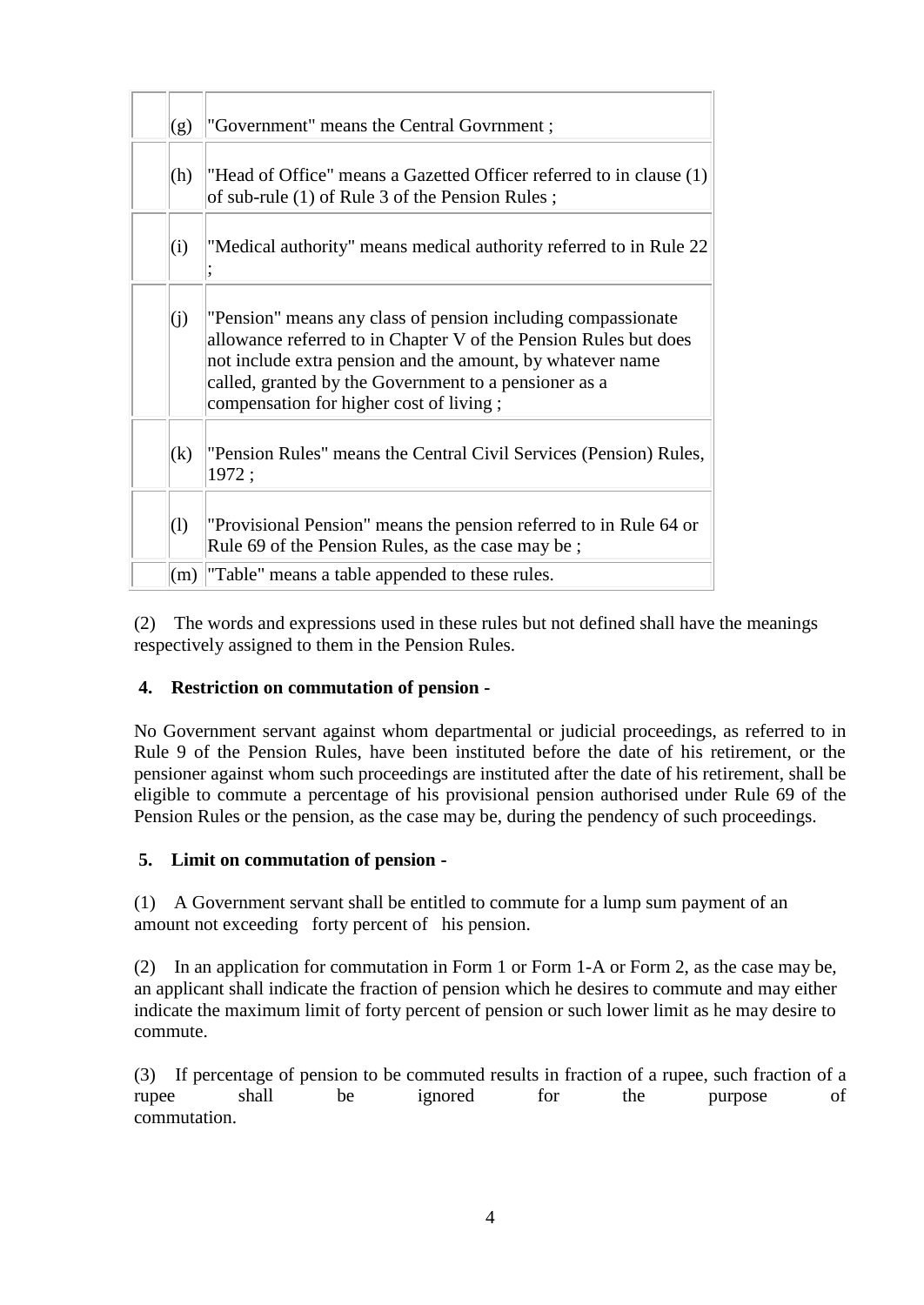## **6. Commutation of pension to become absolute -**

- (1) The commutation of pension shall become absolute in the case of an applicant referred to -
	- (i) in sub-rule (1) of Rule 13, on the date on which the application in Form 1 is received by the Head of Office ;
	- (i-a) in sub-rule (3) of Rule 13, on the date following the date of his retirement ;
	- (ii) in Chapter IV, on the date on which the medical authority signs the medical report in Part III of Form 4 ;

Provided that -

- (a) in the case of an applicant who is drawing his pension from a treasury or Accounts Officer, the reduction in the amount of pension on account of commutation shall be operative from the date of receipt of the commuted value of pension or at the end of three months after issue of authority by the Accounts Officer for the payment of commuted value of pension, whichever is earlier, and
- (b) in the case of an applicant who is drawing pension from a branch of a nationalized bank, the reduction in the amount of pension on account of commutation shall be operative from the date on which the commuted value of pension is credited by the bank to the applicant's account to which pension is being credited.
- (c) in the case of an applicant governed by sub-rule (3) of Rule 13 in whose case the commuted value of pension becomes payable on the day following the date of his retirement, the reduction in the amount of pension on account of commutation shall be operative from its inception. Where, however, payment of commuted value of pension could not be made within the first month after the date of retirement, the difference of monthly pension for the period between the day following the date of retirement and the date preceding the date on which the commuted value of pension is deemed to have been paid in terms of Rule 49 of the Central Government Accounts (Receipts and Payments) Rules, 1983, shall be authroized by the Accounts Oficer.]

(2) In the case of an applicant referred to in Rule 9 or Rule 10, the commuted value is paid in two or more stages, the reduction in the amount of pension shall be made from the respective dates of the payments as laid down in Clause (a) or Clause (b) of the proviso to sub-rule (1).

(3) The date on which the payment of the commuted value of pension was made to the applicant or the commuted value was credited to the applicant's account shall be entered in both halves of the Pension Payment Order by the disbursing authority under intimation to the Accounts Officer who authorized the payment of commuted value of pension.

#### 7**. Nominations -**

(1) An applicant shall make a nomination in Form 5 along with the application referred to in Rule 13 or Rule 19, as the case may be, conferring on one or more persons the right to receive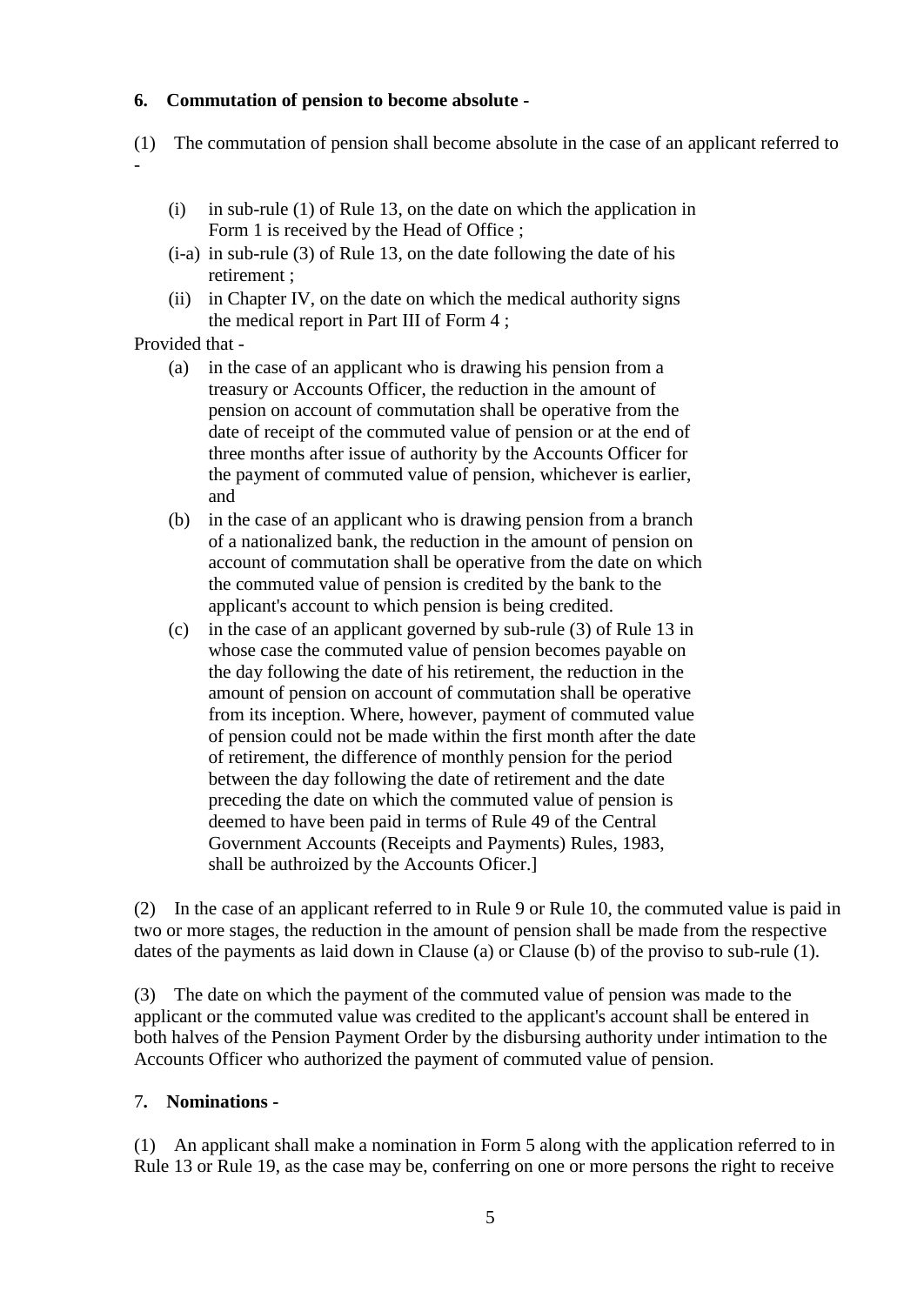the commuted value of pension in case the applicant dies without receiving the commuted value on or after the date on which commutation became absolute.

(2) If there is no such nomination, or if the nomination made does not subsist, the commuted value shall be paid to the family in the manner indicated in sub-rule (1) (b) of Rule 51 of the Pension Rules.

(3) If in any case the commuted value cannot be paid in the manner indicated in sub-rules (1) and (2), the same shall be paid to his/her heirs.]

# **8. Calculation of commuted value of pension -**

The lump sum payable to an applicant shall be calculated in accordance with the Table of the values prescribed from time to time and applicable to the applicant on the date on which the commutation becomes absolute.

# **9. Commutation of provisional pension -**

(1) A Government servant to whom, pending assessment of final pension, provisional pension has been sanctioned under Rule 64 of the Pension Rules shall be eligible to commute a fraction of such provisional pension subject to the limit specified in Rule 5.

(2) For the purpose of commutation of provisional pension, the provisions of Chapter III or Chapter IV, as the case may be, shall apply.

(3) The provisions of this sub-rule shall apply to an applicant who for the purpose of commutation of provisional pension is governed by Chapter IV of these rules :-

| (i)<br>provisional pension which works out to be not exceeding six<br>thousand rupees per mensem and in whose case it is expected<br>that the amount which he would be entitled to commute when<br>the final amount of pension has been authorized would exceed<br>six thousand rupees per mensem, his application shall be<br>deemed, for the purpose of Rule 22, to be for commutation of<br>amount exceeding six thousand rupees per mensem. |     | Where an applicant desires to commute a percentage of his                                                                                                                                                                                                                                                                                                 |
|-------------------------------------------------------------------------------------------------------------------------------------------------------------------------------------------------------------------------------------------------------------------------------------------------------------------------------------------------------------------------------------------------------------------------------------------------|-----|-----------------------------------------------------------------------------------------------------------------------------------------------------------------------------------------------------------------------------------------------------------------------------------------------------------------------------------------------------------|
| (ii)                                                                                                                                                                                                                                                                                                                                                                                                                                            | (a) | Where the applicant does not indicate the possibility of his<br>entitlement to commutation of pension exceeding six<br>thousand rupees per mensem on the determination of final<br>pension due to him, he shall be treated as having applied<br>for commutation of pension not exceeding six thousand<br>rupees per mensem.                               |
|                                                                                                                                                                                                                                                                                                                                                                                                                                                 | (b) | If on the determination of final pension, the applicant<br>becomes entitled to commute his pension up to six<br>thousand rupees per mensem, he shall not be required to<br>undergo medical examination for payment to him of the<br>difference between the commuted value of the pension<br>originally commuted and the pension commuted<br>subsequently. |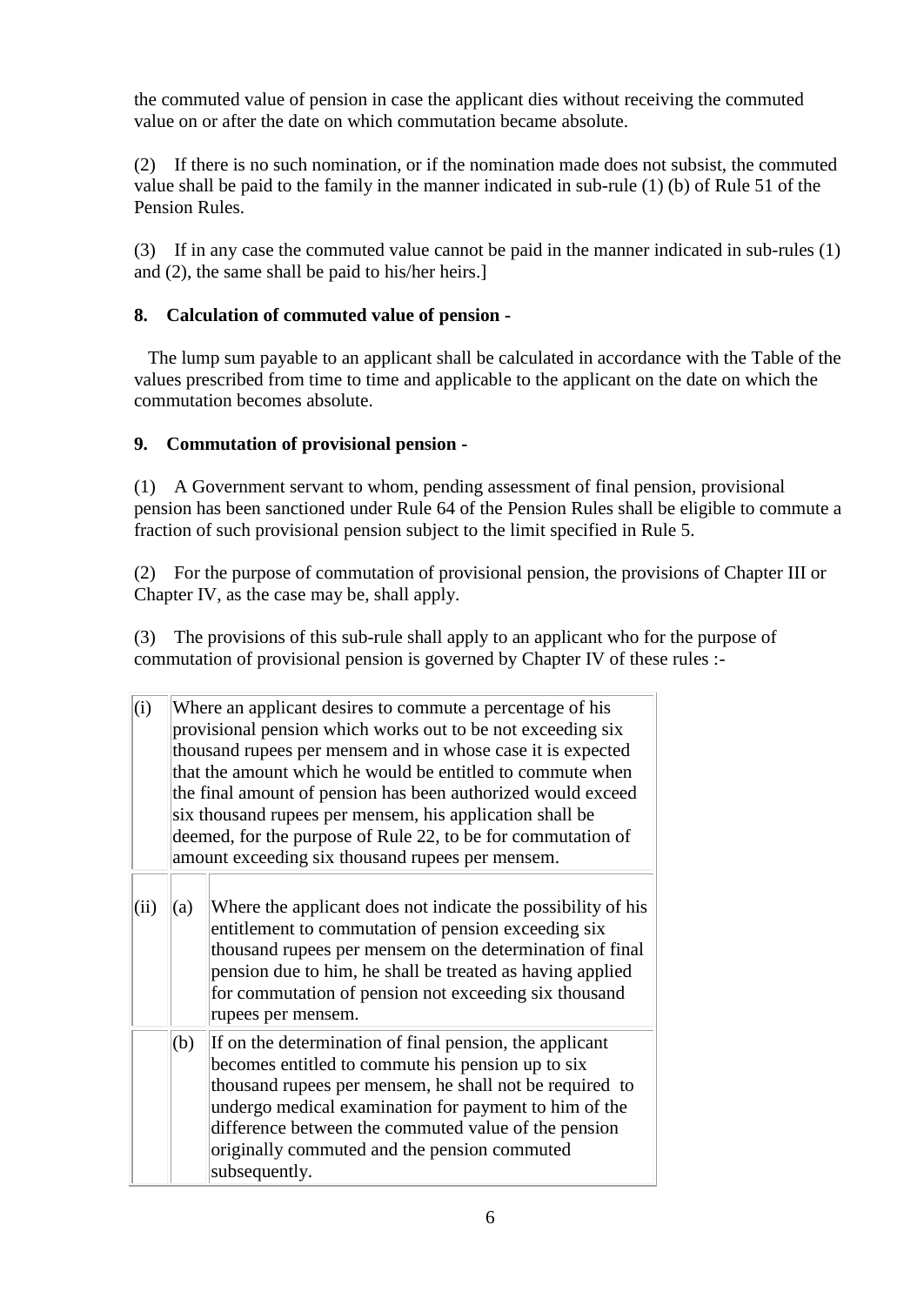| If on the determination of final pension, the applicant   |
|-----------------------------------------------------------|
| becomes entitled to commute a sum exceeding six           |
| thousand rupees, he shall, for commutation of pension     |
| exceeding rupees one hundred, be required to apply afresh |
| $\ln$ Form 2.                                             |
| (c)                                                       |

#### **10. Retrospective revision of final pension -**

An applicant who has commuted a percentage of his final pension and after commutation his pension has been revised and enhanced retrospectively as a result of Government's decision, the applicant shall be paid the difference between the commuted value determined with reference to enhanced pension and the commuted value already authorized. For the payment of difference the applicant shall not be required to apply afresh :

 Provided that in the case of an applicant who has commuted a percentage of his original pension not exceeding rupees six thousand after being declared fit by a Civil Surgeon or a District Medical Officer and as a result of retrospective enhancement of pension, he becomes eligible to commute an amount exceeding six thousand rupees per mensem, he shall be allowed the difference between the commuted value of six thousand rupees per mensem and the commuted value of the percentage of the original pension without further medical examination. The commutation of any further amount beyond rupees six thousand per mensem shall be treated as fresh commutation and allowed subject to examination by a Medical Board.

## **10 A. Restoration of Commuted Pension –**

 **"**The commuted amount of pension shall be restored on completion of fifteen years from the date the reduction of pension on account of commutation becomes operative in accordance with rule 6.

 Provided that when the commutation amount was paid on more than one occasion on account of upward revision of pension, the respective commuted amount of pension shall be restored on completion of fifteen years from the respective date(s)"

#### **11. Scope -**

 The provisions of this Chapter shall apply to an applicant who is eligible to commute a percentage of his pension without medical examination.

#### **12. Eligibility -**

An applicant who is authorized -

- (i) a superannuation pension under Rule 35 of the Pension Rules ; or
- (ii) a retiring pension under Rule 36 of the Pension Rule ; or
- (iii) a pension on absorption in or under a corporation or company or body in terms of Rule 37 of the Pension Rules and who elects to receive monthly pension and retirement gratuity ; or
- (iv) a compensation pension on abolition of permanent post under Rule 39 of the Pension Rules ; or
- (v) a pension in whole or in part on the finalization of the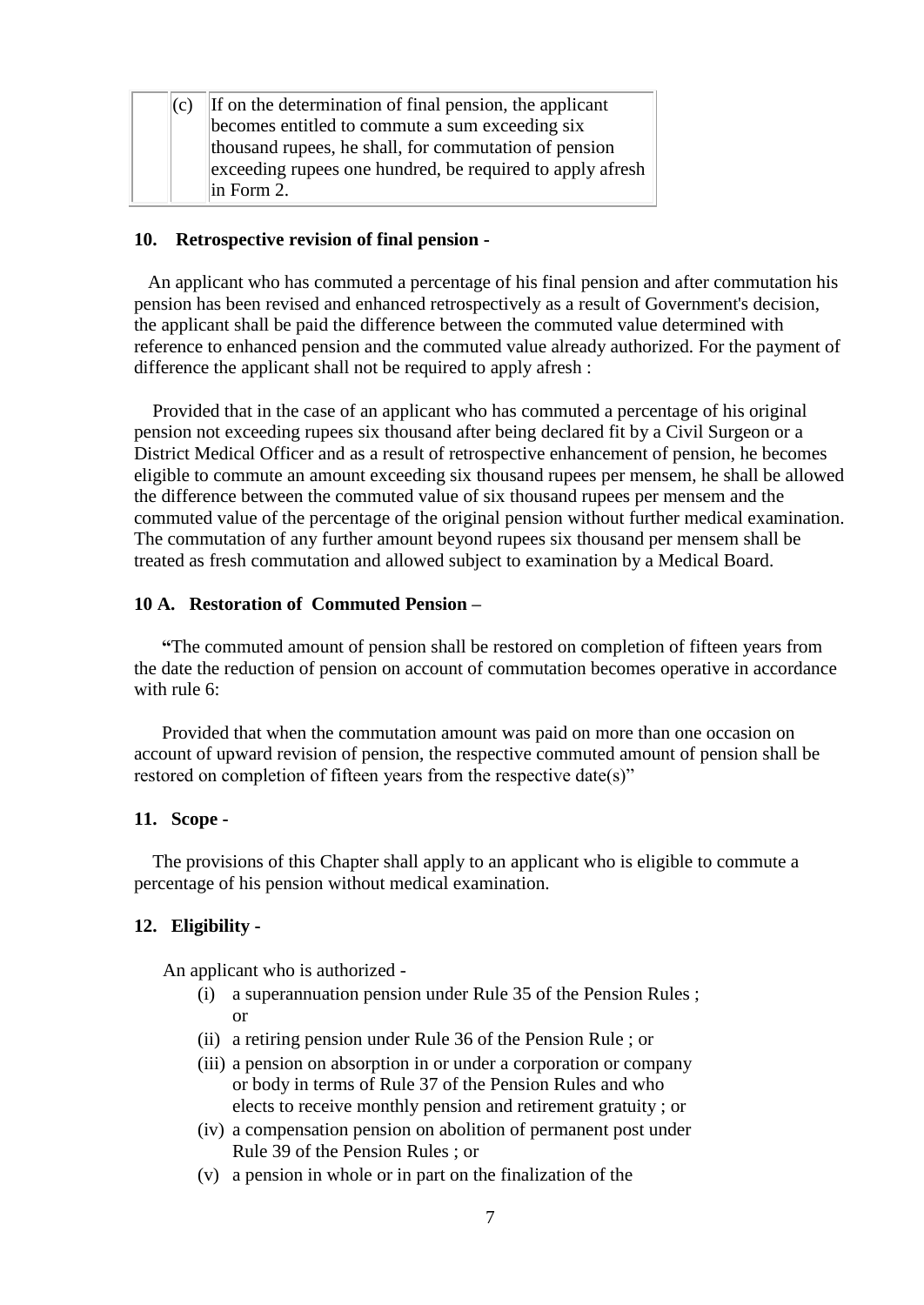departmental or judicial proceedings referred to in Rule 9 of the Pension Rules and issue of final orders thereon,

shall, subject to the limit in Rule 5, be eligible to commute a percentage of his pension without medical examination :

 Provided that he applies for commutation of pension in Form 1 or Form 1-A in accordance with the provisions of Rule 13.

 NOTE. - Pension referred to in Clause (i), Clause (ii) and Clause (iv) shall include the provisional pension sanctioned under Rule 64 of the Pension Rules.

#### **13. Application for commutation of pension -**

(1) An applicant, who is in receipt of any pension referred to in Rule 12 and desires to commute a percentage of that pension any time after the date following the date of his retirement from service but before the expiry of one year from the date of retirement, shall -

- (a) apply to the Head of Office in Form 1 after the date of his retirement ;
- (b) ensure that the application in Form 1, duly completed , is delivered to the Head of Office as early as possible but not later one year of the date of his retirement :

Provided that in the case of an applicant -

- (a) referred to in Clause (iii) of Rule 12, where order retiring him from Government service had been issued from a retrospective date, the period of one year referred to in this sub-rule shall reckon from the date of issue of the retirement orders ;
- (b) Referred to in Clause (v) of Rule 12, the period of one year referred to in this sub-rule shall reckon from the date of the issue of the orders consequent on the finalization of the departmental or judicial proceedings.

(2) An applicant who applies for commutation of pension within one year of the date of his retirement but his application in Form 1 is received by the Head of Office after one year of the date of his retirement, shall not be eligible to get his pension commuted, without medical examination. Such an applicant, if he desires to commute a percentage of his pension, shall apply afresh in Form 2 in accordance with the procedure laid down in Chapter IV.

(3) A Government servant who is due to retire on superannuation and desires payment of the commuted value of pension being authorized at the time of issue of the pension payment order, shall be eligible to apply for commutation of a percentage of pension along with pension papers prior to the date of retirement provided that -

- (a) the Government servant retires on superannuation pension only ;
- (b) the application is submitted to the Head of Office in Form 1- A, so as to reach the Head of Office not later than three months before the date of superannuation ;
- (c) no such application shall be entertained if the period is less than three months from the date of superannuation of the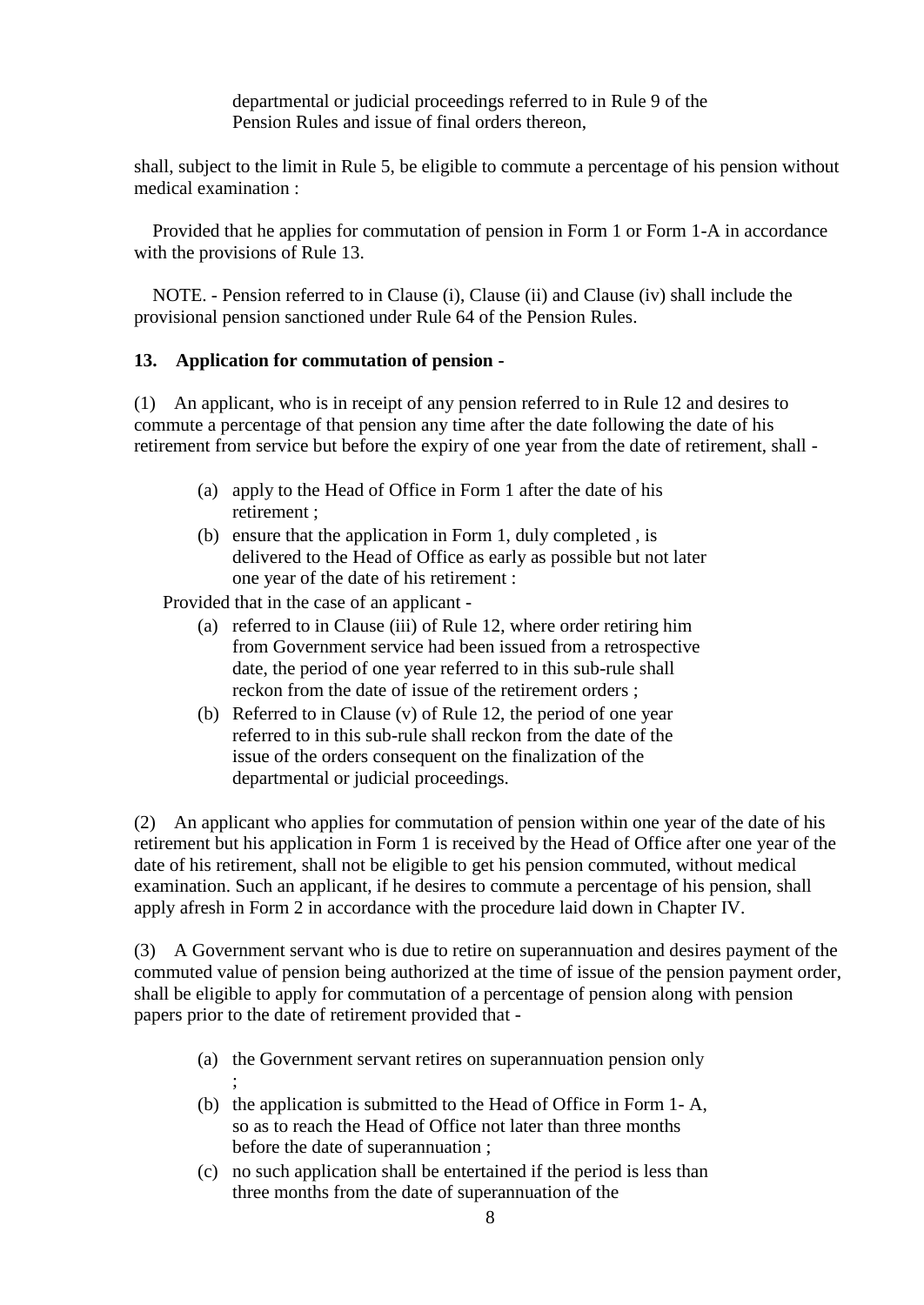Government servant ; and

(d) the Government shall have no liability for the payment of the commuted value of pension if the Government servant dies before the date of superannuation or forfeits claim to pension before such retirement.

# **14. Action to be taken by the Head of Office on application for commutation of pension -**

(1) The Head of Office on receipt of application in Form 1 under sub-rule (1) or in Form 1- A of sub-rule (3) of Rule 13, shall:-

- (a) initial the Form indicating the date of its receipt ;
- (b) acknowledge immediately the receipt of Form 1 or Form 1-A in Part II of that Form and dispatch the same to the applicant;
- (c) take immediate action to complete Part III of Form 1 or Form 1-A and forward the same to the Accounts Officer after retaining one copy for his record.

(2) In case application in Form 1 is received by the Head of Office under sub-rule (1) of Rule 13 after one year of the date of retirement of the applicant, the Head of Office shall inform the applicant that :-

- (a) he shall not be eligible to commute a percentage of pension without medical examination;
- (b) if he desires to get a percentage of the pension commuted, he should apply afresh in Form 2 so that arrangements for medical examination are made in accordance with the procedure laid down in Chapter IV.

# **15. Authorization of commuted value by the Accounts Officer -**

- (1) The Accounts Officer on receipt of Form 1from the Head of Office shall verify that
	- (a) information furnished by the Head of Office in Part III of Form 1 is correct;
	- (b) the applicant is eligible to commute a percentage of his pension without medical examination ;
	- (c) the commuted value of pension has been determined correctly by the Head of Office.

(2) The Accounts Officer after necessary verification of the information furnished in Form 1 shall -

- (a) issue authority for the payment of commuted value of pension to the disbursing authority concerned ;
- (b) draw the attention of the disbursing authority concerned to the proviso to sub-rule (1) of Rule 6 so that the disbursing authority may make entry in the Pension Payment Order regarding the date on which the amount of pension is to be reduced on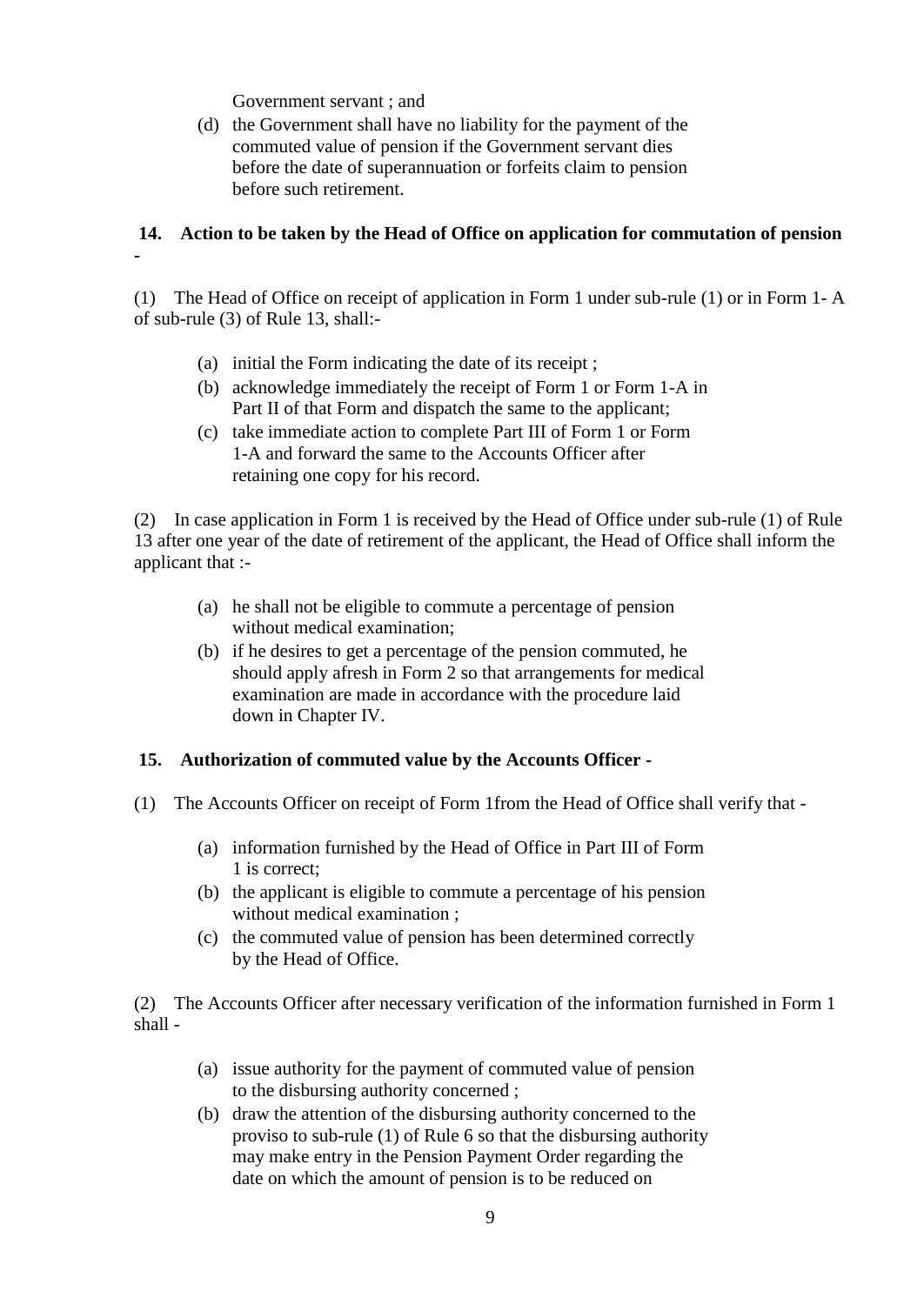account of commuted part of pension ;

(c) endorse to the applicant a copy of the authority referred to in Clause (a) with the instruction that he should collect the commuted value of pension from the disbursing authority.

(3) (a) The Accounts Officer, on receipt of Form 1-A from the Head of Office, shall ascertain and verify if the amount of superannuation pension of the applicant has been calculated and if not, take steps to finalize the amount of pension so that the Pension Payment Order is issued before one month of the date of retirement of the applicant.

 (b) (i) The Accounts Officer after necessary verification of the information furnished in Form 1-A shall :-

- (a) authorize the Head of Office to draw the amount of commuted value of pension on submission of a bill to him and hand over the cheque/draft superscribed. Not payable before the.....................................,.(date following the date retirement) to the pensioner ;
- (b) indicate in both the halves of the Pension Payment Order (1) the gross pension ; (2) the amount of pension commuted ; and (3) the fact that the commuted value of pension has been authorized separately through the Drawing and Disbursing Officer ;
- (c) correspondingly reduce the monthly pension from its inception ;
- (d) make a note of payment of the commuted value of pension having been made to the retiring Government servant in his Service Book ; and
- (e) where the payment of commuted value of pension has not been made within the first month after the date of retirement and the delay is not attributable to the pensioner, the Accounts Officer shall issue an authority to the Head of Office for the payment of the difference of monthly pension for the period between the day following the date of retirement and the date preceding the date on which the Commuted Value of pension is deemed to have been paid in terms of Rule 49 of the Central Government Accounts (Receipts and Payments) Rules, 1983.
- (ii) The Accounts Officer shall intimate to the applicant the date on which the Pension Payment Order has been despatched to the disbursing authority.
- (iii) The Accounts Officer shall also request the Head of Office to intimate the date on which the cheque/draft of the commuted value of the pension has been handed over to the applicant.]

#### **16. Authorization of the commuted value of a percentage of provisional pension -**

(1) If pending determination of final pension, the Head of Office has sanctioned provisional pension to a Government servant under Rule 64 of the Pension Rules and such a Government servant has applied for commutation of provisional pension in Form 1 in accordance with the provisions of Rule 9, the Head of Office on receipt of Form 1 shall -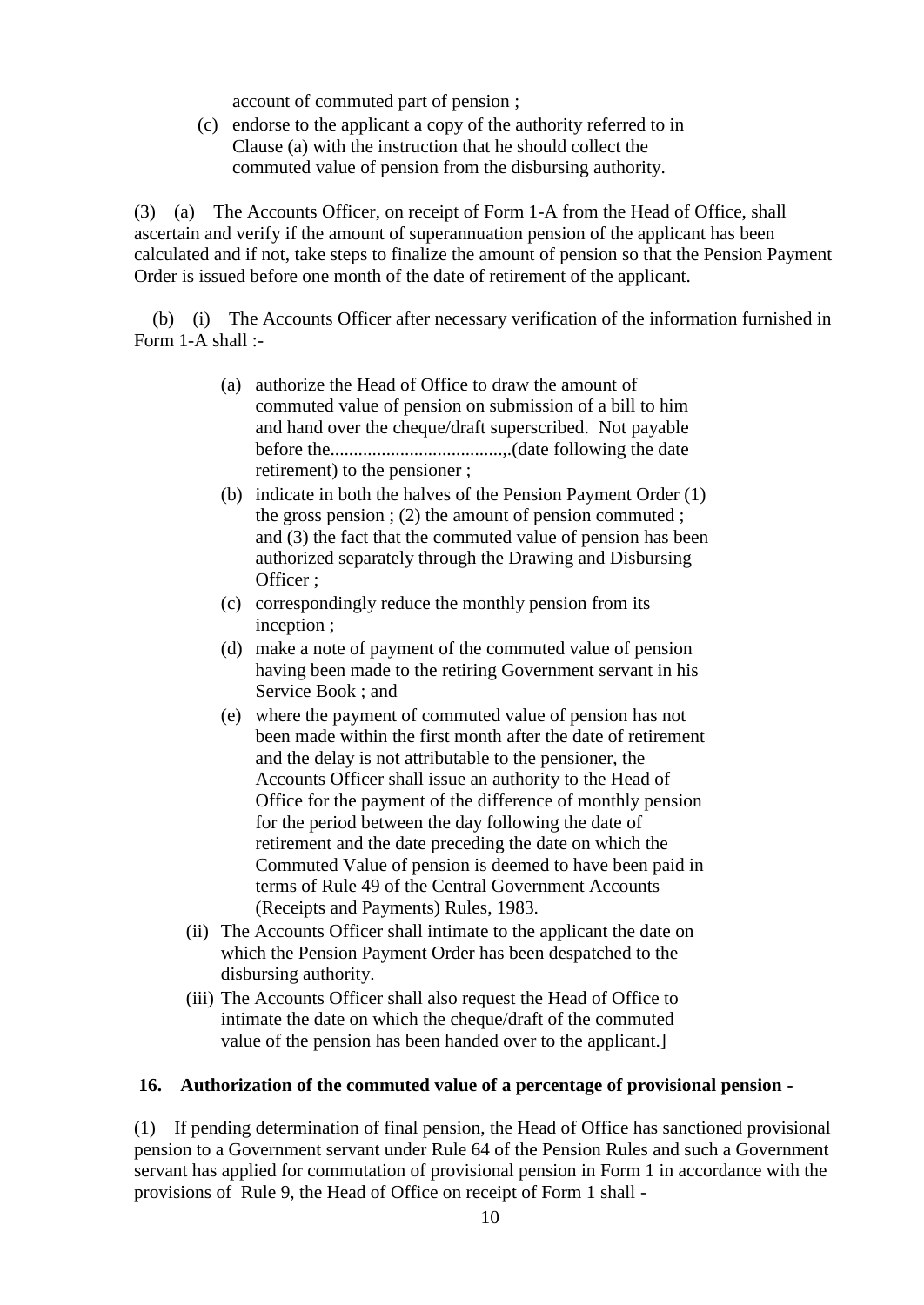- (a) take action as provided in sub-rule (1) of Rule 14 and forward Form 1 to the Accounts Officer along with the duly completed pension papers referred to in Rule 61 of the Pension Rules, in case pension papers have not already been forwarded to the Accounts Officer;
- (b) request the Accounts Officer to verify the correctness of the amount of provisional pension and the amount of the commuted value of the percentage of the provisional pension as determined in Part III of Form 1.

(2) The Accounts Officer on receipt of Form 1 under sub-rule (1), shall verify the correctness of the amount of provisional pension and make further verification as provided in sub-rule (1) of Rule 15.

(3) The Accounts Officer after necessary verification of the amount of the provisional pension and the amount of the commuted value shall -

- (a) issue authority for the payment of commuted value of pension to the Head of Office with the remarks that the commuted value may be drawn and disbursed to the applicant under intimation to him ;
- (b) draw the attention of the Head of Office to the proviso to subrule (1) of Rule 6 so that the Head of Office may make reduction in the amount of provisional pension on account of commutation accordingly ; and
- (c) endorse to the applicant a copy of the authority referred to in clause (a) with the instructions that he should pursue the matter with the Head of Office;

(4) The Head of Office on receipt of authority from the Accounts Officer under sub-rule (3), shall draw the amount of commuted value of pension and disburse the same to the applicant under intimation to the Accounts Officer.

(5) The Accounts Officer shall on final assessment of pension '-

- (a) issue authority to the disbursing authority for the payment of the difference between the commuted value so determined and the commuted value already paid by the Head of Office;
- (b) make entry in the Pension Payment Order to be issued on the cessation of the payment of the provisional pension by the Head of Office, the fact of the payment of the commuted value of provisional pension by the Head of Office and also indicate the date from which the payment of the residuary pension shall commence.

#### **17. Scope -**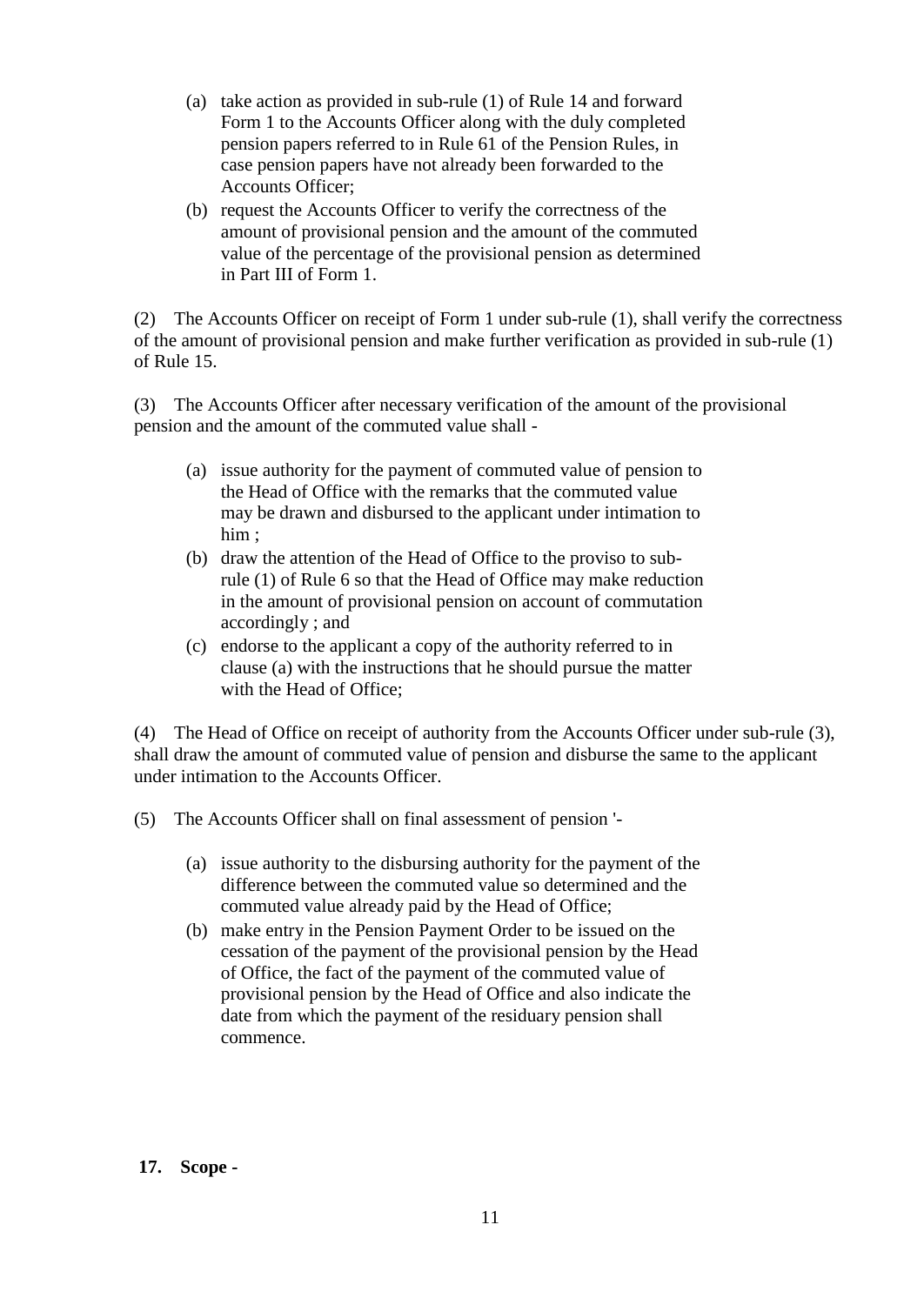The provisions of this Chapter shall apply to an applicant who is eligible to commute a percentage of his pension after medical examination.

# **18. Eligibility -**

An applicant who -

- (i) retires on invalid pension under Rule 38 of the Pension Rules ;or
- (ii) Omitted by G.I., Dept. of P. & P.W., Notification No. 4/42/91- P. & P.W. (D), dated the 25th June, 1997..
- (iii)is compulsorily retired from service as penalty and is granted pension under Rule 40 of the pension Rules; or
- (iv) is in receipt of compassionate allowance under Rule 41 of the Pension Rules ; or
- (v) has retired from service on one of the pensions referred to in Rule 12 but his application for commutation has not been received by the Head of Office within one year of his retirement, shall be eligible to commute a percentage of his pension subject to the limit specified in Rule 5 after he has been declared fit by the appropriate medical authority.

# **19. Application for commutation of pension -**

 An applicant referred to in Rule 18 shall apply to the Head of Office in Form 2 for commutation of a percentage of his pension including provisional pension sanctioned under Rule 64 of the Pension Rules.

## **20. Action to be taken by the Head of Office on application for commutation of pension -**

- (1) The Head of Office on receipt of application in Part 1 of Form 2 under Rule 19 shall
	- (a) acknowledge immediately the receipt of Form 2 in Part II of that Form and despatch the same to the applicant ;
	- (b) forward Form 2 in original to the Accounts Officer in Part III of that Form with the request that Part IV of that Form may be completed immediately and returned to him as early as possible so that action for getting the applicant examined by the appropriate medical authority is taken.

(2) The Accounts Officer on receipt of Form 2 from the Head of Office under sub-rule (1) shall complete Part IV of that Form and transmit the same to the Head of Office as early as possible.

(3) The Head of Office on receipt of Form 2 from the Accounts Officer under sub-rule (2) shall address in Form 3 the Chief Administrative Medical Authority of the State or Union Territory as specified in the Annexure where the applicant desires to be medically examined and forward to him the following documents :-

(i) Form 2 with Part IV of that Form duly completed in original ;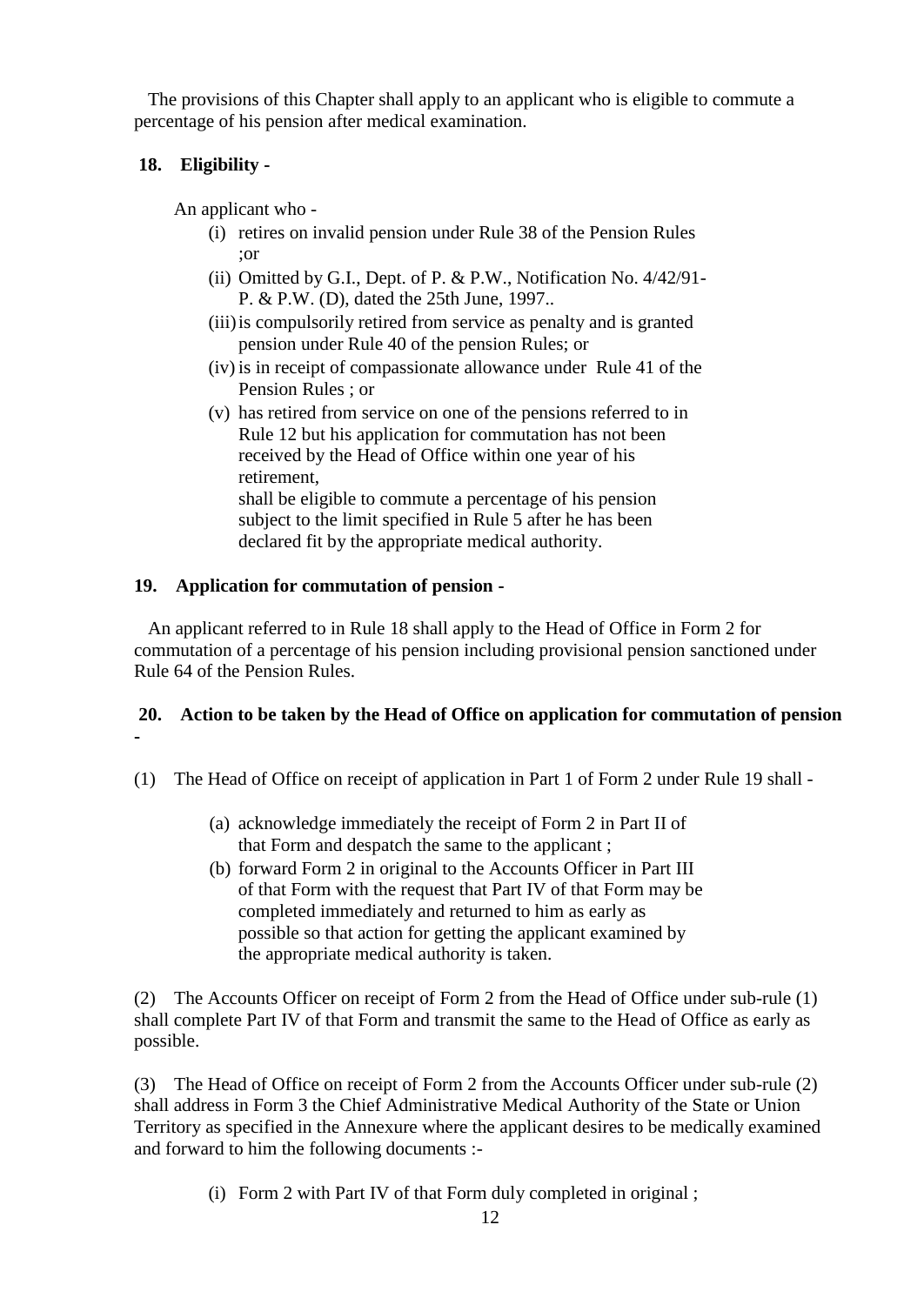- (ii) two copies of the applicant's photograph of which one shall be an attested copy ;
- (iii) a copy of Form 4 with a spare copy of Part III of that Form ;
- (iv) report or statement of the applicant's case if he has been granted invalid pension or has previously commuted a part of his pension or declined to accept commutation on the basis of an addition of years to his actual age or has been refused commutation on medical grounds.

(4) A copy of letter in Form 3 addressed to the Chief Administrative Medical Authority shall be endorsed to the applicant and the Accounts Officer by the Head of Office.

# **21. Action to be taken by the Chief Administrative Medical Authority -**

(1) The Chief Administrative Medical Authority on receipt of documents referred to in subrule (3) of Rule 20 shall -

- (a) arrange as far as possible for the medical examination of the applicant by the medical authority at the nearest available station indicated by the applicant in Form 2 ;
- (b) transmit the documents referred to in sub-rule (3) of Rule 20 to the medical authority with the direction to examine the applicant as provided in Rule 25 ;
- (c) inform the applicant as to where and when he should appear for medical examination or if necessary direct the medical authority to communicate to the applicant the date and time of such examination.

(2) In fixing the date of medical examination, it shall be ensured that the medical examination is held, as far as possible, before the date of applicant's next birthday.

# **22. Medical Authority -**

(1) Save as otherwise provided in sub-rule (2), the medical authority shall be a Medical Board, where an applicant for commutation of pension ,-

- (a) seeks commutation of invalid pension, or
- (b) seeks commutation of pension other than invalid pension but the amount of pension to be commuted together with the amount or amounts previously commuted exceeds six thousand rupees per mensem, or
- (c) has been refused commutation on medical grounds or if he having once declined to accept commutation on the basis of addition of years to his actual age recommended by the medical authority, applied for a second medical examination in accordance with the provisions of Rule 26 and Rule 27.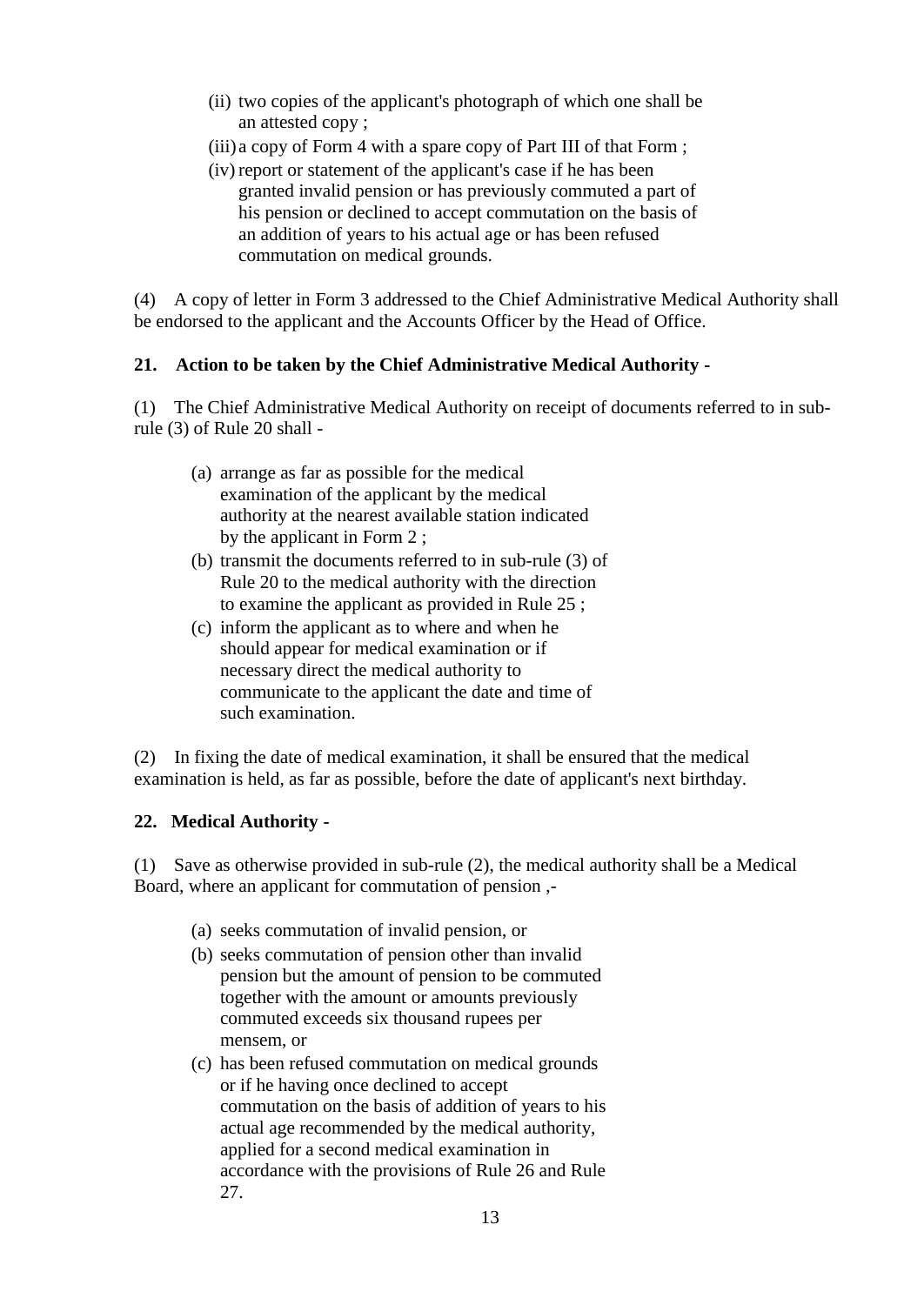(2) In any other cases not covered by sub-rule (1), the medical authority shall be a Medical Officer not lower in status than that of a Civil Surgeon or a District Medical Officer.

# **23. Fee for medical examination to be borne by the applicant -**

The applicant shall be required to pay for medical examination such fee as may be specified by the Central Government.

# **24. Failure to appear before medical authority -**

(1) If the applicant after receipt of communication from the Chief Administrative Medical Authority or the medical authority referred to in Clause (c) of sub-rule (1) of Rule 21 fails to appear for medical examination before the medical authority on the date and time communicated to him (including any change therein either at the request of the applicant or due to administrative reason) and there is no reasonable ground for his failure, the medical authority shall report the fact to the Head of Office concerned and return to him the documents received under Clause (b) of sub-rule (1) of Rule 21.

(2) With the return of documents to the Head of Office under sub-rule (1), the application for commutation shall be treated as having been withdrawn.

# **25. Procedure for Medical Examination -**

- (1) The medical authority shall
	- (a) obtain from the applicant a statement in Part I of Form 4, duly signed by the applicant in its presence ;
	- (b) subject the applicant to medical examination and enter the result thereof in Part II of Form 4 ;
	- (c) attest the unattested copy of the photograph of the applicant ;
	- (d) complete the certificate contained in Part III of Form 4 ;

Provided that where -

- (i) an applicant has been granted invalid pension, or
- (ii) an applicant has previously commuted a part of his pension, or
- (iii) an applicant has been refused commutation on medical grounds, or
- (iv) an applicant had declined to accept the commutation on the basis of addition of years to his actual age,

the medical authority shall, before completing the certificate contained in Part III of Form 4, take into consideration the statement of the medical case of the applicant.

(2) After complying with the requirements of sub-rule (1), the medical authority shall without delay forward to the Accounts Officer who has already completed Part IV of Form 2, the following documents, namely : -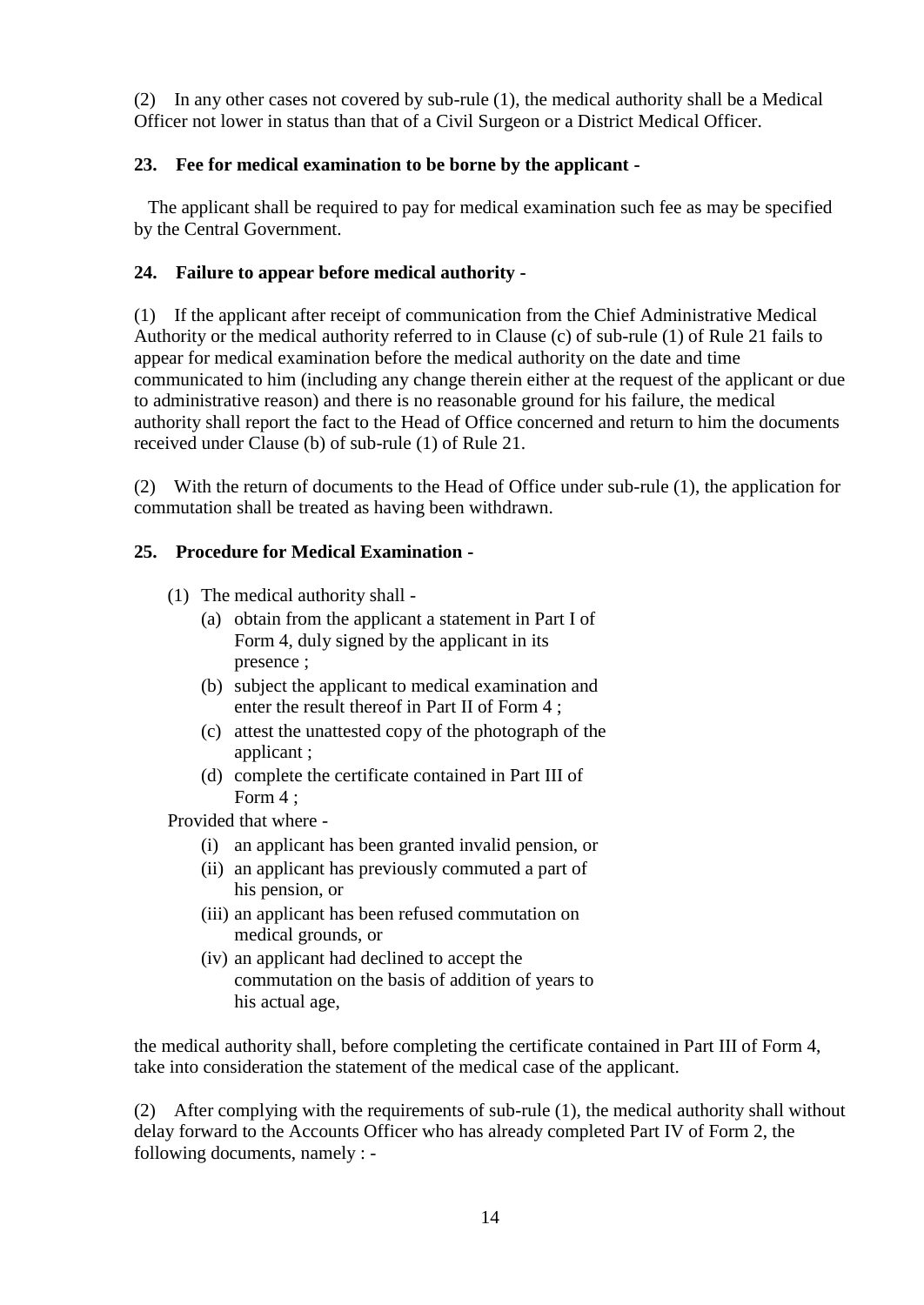- (a) Form 2 in original,
- (b) attested copy of the applicant's photograph.
- (c) Form 4 in original, and
- (d) a certified copy of Form 4 to the Head of Office who has countersigned Part IV of Form 2.

(3) The medical authority shall also send to the applicant a certified copy of Part III of Form 4.

# **26. Second Medical Examination -**

(1) Subject to the provisions of Rule 27, the medical examination in the case of an applicant referred to in Clause (c) of sub-rule (1) of Rule 22 shall take place after the expiry of a period of not less than one year from the date of the first medical examination.

(2) If the applicant desires to be re-examined on the expiry of the period specified in sub-rule (1), the examination shall be by a Medical Board at his own expense. For this purpose, he shall address a letter to the Head of Office with the request that arrangements for his re-examination by a Medical Board may be made. He shall indicate in the letter -

- (i) the medical authority which examined him earlier and the date on which such examination took place,
- (ii) the place where he was examined,
- (iii) the opinion of the medical authority,
- (iv) the date of birth and the date of retirement,
- (v) designation of the post held at the time of retirement,
- (vi) the amount of pension authorized,
- (vii) the percentage of pension which was originally applied for commutation.

(3) The Head of Office on receipt of letter under sub-rule (2) shall address the Chief Administrative Medical Authority for arranging re-examination of the applicant by a Medical Board and forward the following documents to such authority :-

- (i) letter in original received from the applicant,
- (ii) the certified copy of Form 4 received earlier by the Head of Office from the medical authority under Clause (d) of sub-rule (2) of Rule 25.

(4) The Chief Administrative Medical Authority on receipt of the communication from the Head of Office under sub-rule (3) shall inform the applicant as to where and when he should appear for medical examination before the Medical Board or if necessary direct the Medical Board to communicate to the applicant the place, date and time of such examination.

(5) The applicant after the receipt of communication under sub-rule (4) shall appear before the Medical Board at the place and on the date and time communicated to him.

(6) The Medical Board shall examine the applicant and if after the examination it is of the view that the earlier opinion of the medical authority needs no revision or modification or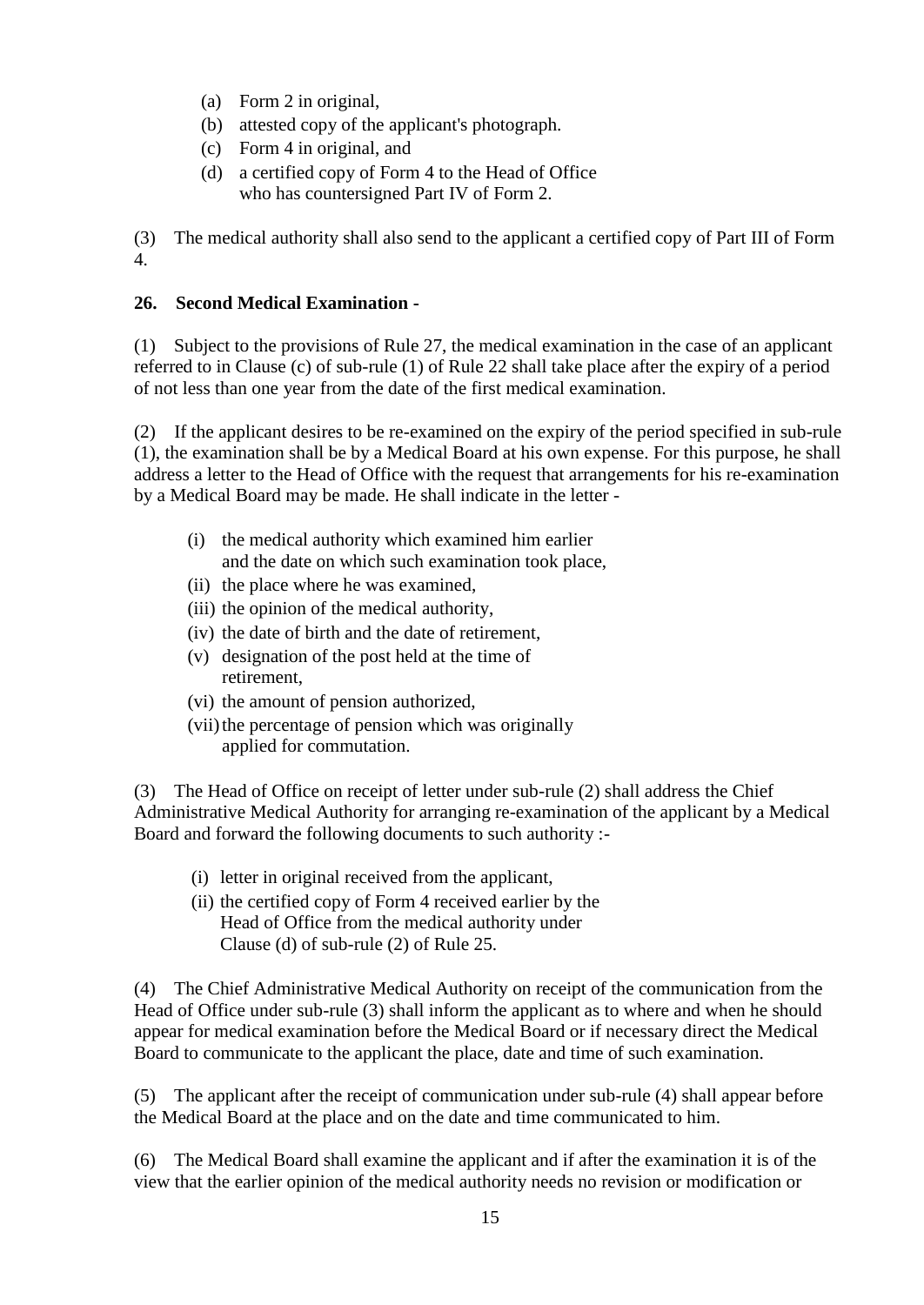needs revision or modification shall record its opinion and communicate the same to the Head of Office under intimation to the applicant. The documents received by the Medical Board under sub-rule (3) shall also be returned to the Head of Office.

(7) If as a result of the opinion of the Medical Board received by the Head of Office under sub-rule (6), the applicant becomes eligible to commute a percentage of pension originally applied for, the Head of Office shall determine the commuted value with reference to the Table applicable on the date, the Medical Board recorded its opinion. The Head of Office thereafter shall request the Accounts Officer to take further action for the authorization of the commuted value and forward the following documents to him :-

- (i) letter in original received from the applicant under sub-rule (2),
- (ii) the opinion of the Medical Board received under sub-rule (6) in original,
- (iii) calculation sheet showing the commuted value determined with reference to the revised or modified opinion of the Medical Board.

(8) The Accounts Officer on receipt of the documents under sub-rule (7) shall verify the correctness of the commuted value determined by the Head of Office and thereafter take action to authorize the commuted value to the applicant under intimation to the Head of Office.

# **27. Appeal against the findings of medical authority -**

(1) Notwithstanding anything contained in Rule 26, an applicant referred to in Clause (c) of sub-rule (1) of Rule 22 shall be eligible for second medical examination before the expiry of the period specified in sub-rule (1) of Rule 26, if he feels that the medical authority in refusing commutation on medical grounds or making addition of years to his actual age has committed an error of judgement. Such an applicant may, within one month of the receipt of the certified copy of Part III of Form 4, from the medical authority, prefer an appeal by addressing a letter to the Head of Office that the opinion of the medical authority may be got reviewed by another medical authority mentioned in sub-rule (2) at his own expense. He shall also indicate in the letter-

- (i) the medical authority which had examined him earlier and the date on which the examination took place,
- (ii) the place where he was examined,
- (iii) the opinion of the medical authority,
- (iv) the date of birth and the date of retirement,
- (v) designation of the post held at the time of retirement,
- (vi) the amount of pension authorized,
- (vii) the percentage of pension which was originally applied for commutation.
- (2) In case an applicant referred to in sub-rule (1)
	- (i) was examined previously be a Medical Officer, not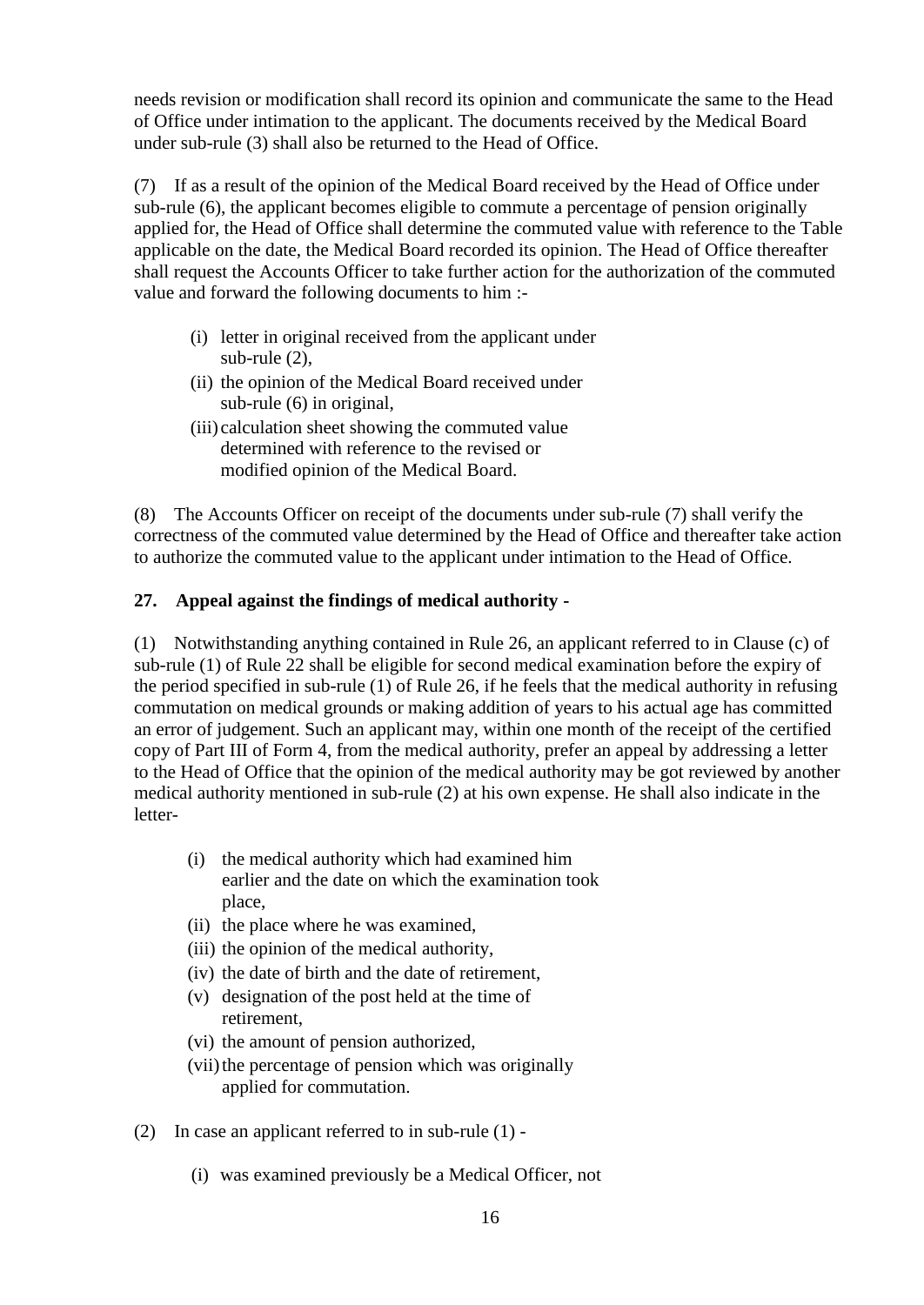lower in status than a Civil Surgeon or a District Medical Officer, he shall be re-examined by a Medical Board, or

(ii) was previously examined by a Medical Board, he shall be re-examined by a second Medical Board, the members of which shall be different from those of the first Medical Board.

(3) The Head of Office shall, within one month of the receipt of letter under sub-rule (1), take steps for arranging the re-examination of the applicant. For this purpose, he shall address the Chief Administrative Medical Authority, where the applicant was examined previously. He shall, while addressing the Chief Administrative Medical Authority, invite his attention to the provisions of sub-rule (2) and forward to it the following documents :-

- (i) letter received from the applicant in original,
- (ii) certified copy of Form 4 received earlier by the Head of Office from the medical authority under Clause (d) of sub- rule (2) of Rule 25.

(4) The Chief Administrative Medical Authority on receipt of communication from the Head of Office under sub-rule (3) shall arrange for the second medical examination of the applicant by a Medical Board which shall be constituted in accordance with the provisions of sub-rule (2). The Chief Administrative Medical Authority shall, thereafter, inform the applicant as to where and when he should appear for medical examination before the Medical Board or if necessary direct the Medical Board to communicate to the applicant the place, date and time of such examination.

(5) The applicant on receipt of the communication under sub-rule (4) shall appear for the medical examination before the Medical Board on the date and time, communicated to him.

(6) The Medical Board shall examine the applicant and if after the examination, it is of the view that the earlier opinion of the medical authority needs no revision or modification or needs revision or modification shall record its opinion and communicate the same to the Head of Office under intimation to the applicant and the findings of the Medical Board shall be binding on the applicant.

(7) If the Medical Board as a result of the second medical examination of the applicant, sets aside or modifies the opinion of the first medical authority, the finding of the Medical Board shall be deemed to have come into force on the date on which the first medical authority recorded its opinion and the claim of the applicant for commutation shall be settled accordingly.

(8) Nothing contained in this rule shall apply to an applicant in whose case the medical authority as a result of the first medical examination had directed that the applicant's age for the purpose of commutation should be assumed to be greater than his actual age, and the applicant received the commuted value with reference to the enhanced age.

# **28. Withdrawal of application -**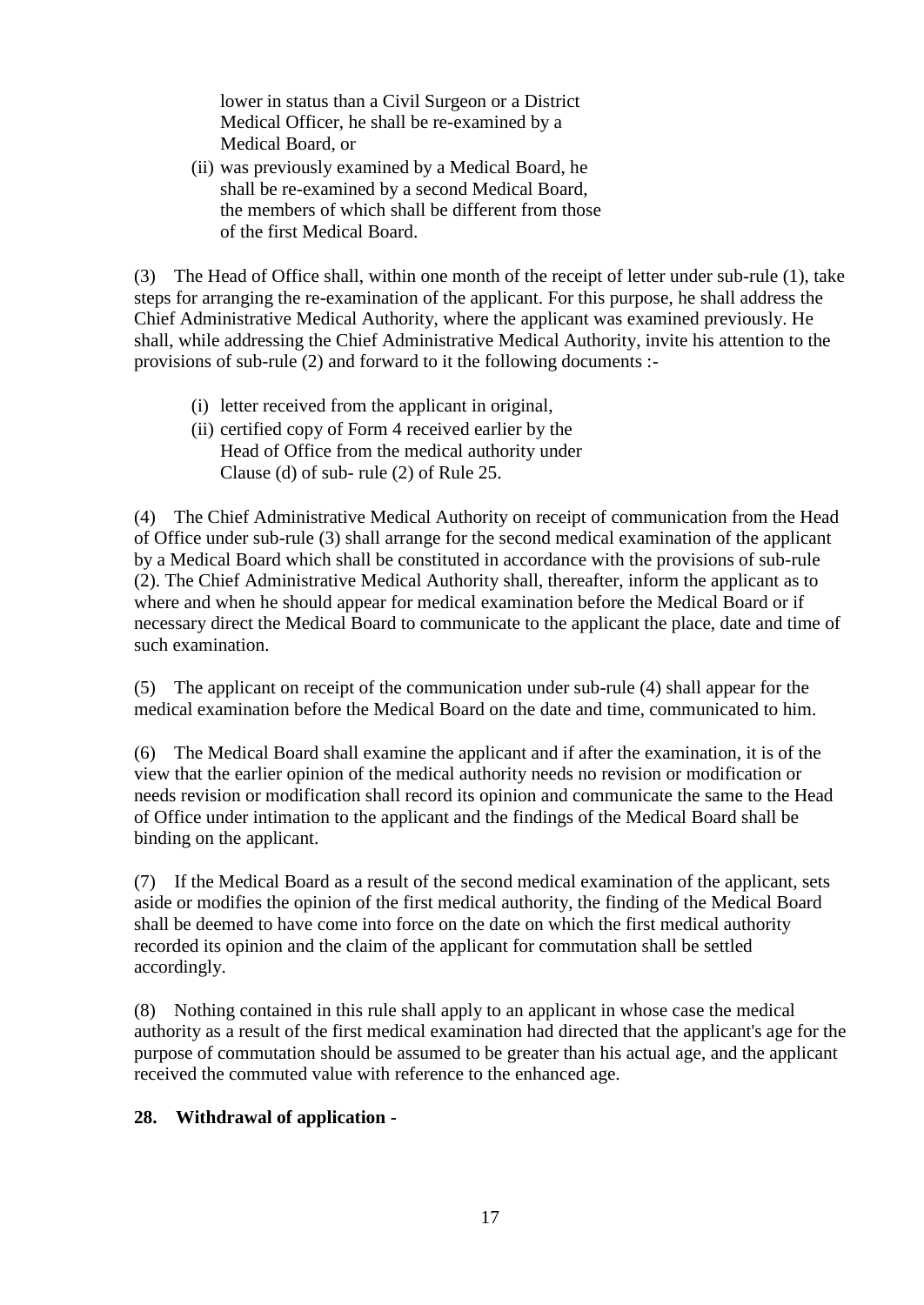(1) The applicant may, after giving notice in writing, to the Head of the Office, withdraw his application at any time before subjecting himself to medical examination before the medical authority but in no case after he has appeared before such authority.

(2) In case the medical authority directs that the applicant's age for the purpose of commutation shall be assumed to be greater than his actual age, the applicant may, -

- (a) by giving notice in writing to the Head of Office withdraw his application within fourteen days from the date on which he receives the certified copy of Part III of Form 4 and endorse a copy of notice to the Accounts Officer, or
- (b) request the Head of Office within the period specified in Clause (a) under intimation to the Accounts Officer that he may be permitted to reduce the amount of pension already applied for commutation to an amount to be indicated by the applicant.

(3) Where a request for withdrawal has not been made by the applicant within the time specified in Clause (a) of sub-rule (2), it shall be presumed that he has accepted the findings of the medical authority and the Accounts Officer shall take action to authorize the payment of commuted value of pension.

(4) If a request for reduction in the amount of pension to be commuted is made as provided in Clause (b) of sub-rule (2), the Accounts Officer shall authorize the payment of commuted value of pension with reference to the reduced amount.

(5) If the applicant is informed by the Accounts Officer under Rule 29 that on account of modification of the Table, the commuted value becoming payable to the applicant will be less than the value communicated to him in Form 3, it shall be open to the applicant to withdraw his application by a written notice addressed to the Accounts Officer and the applicant shall endorse a copy of the notice to the Head of Office within fourteen days of the date on which he receives intimation of such modification.

# **29. Modification in the value specified in the Table -**

(1) In case the value specified in the Table is modified at any time before the commutation becomes absolute in terms of Clause (ii) of sub-rule (1) of Rule 6, the payment shall be made in accordance with the value so modified.

(2) Where the commuted value calculated with reference to the Table as modified, is less favourable than the value determined with reference to the Table before it was so modified, the Accounts Officer shall -

- (a) inform the applicant of the revised value and communicate to him the provisions of sub-rule (5) of Rule 28, and
- (b) endorse to the Head of Office a copy of the communication issued under Clause (a).

# **30. Authorization of payment of commuted value by the Accounts Officer**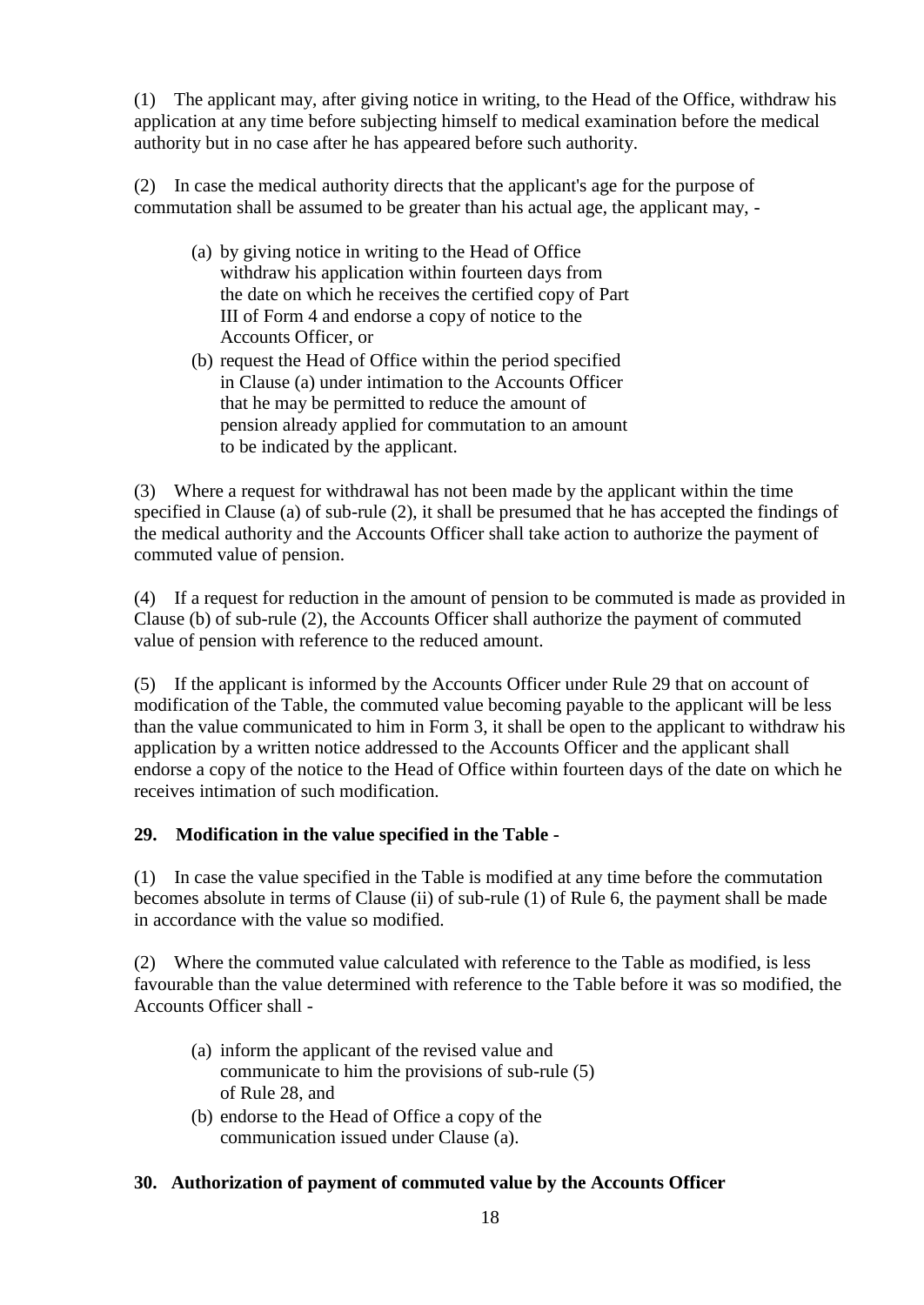(1) Subject to the provisions of sub-rule (2) and sub-rule (3) of Rule 28, the Accounts Officer on receipt of the documents referred to in sub-rule (2) of Rule 25, from the medical authority, shall without delay issue an order to the disbursing authority concerned and furnish to it the following particulars and documents, namely :-

- (i) the amount of pension commuted, the amount of commuted value of pension and the date on which the commutation became absolute,
- (ii) the amount of residuary pension,
- (iii)Form 4 in original,
- (iv) copy of the applicant's photograph as attested by the medical authority.
- (2) The Accounts Officer shall also
	- (a) bring to the notice of disbursing authority the provisions of the proviso to sub-rule (1) of Rule 6 regarding the date on which the amount of original pension should be reduced ;
	- (b) endorse to the applicant a copy of the order issued under sub-rule (1) with the remarks that he should collect the commuted value from the disbursing authority ; and
	- (c) bring to the notice of the applicant the provisions of the proviso to sub-rule (1) of Rule 6.

# **31. Final assessment of provisional pension**

(1) An applicant referred to in sub-rule (3) of Rule 9 to whom the commuted value of the percentage of the provisional pension has been paid by the Head of Office, shall, on final assessment of the pension, be paid by the Accounts Officer, the difference between the commuted value so determined and the commuted value already paid :

 Provided that where an applicant has been examined by a Medical Officer for the commutation of a percentage of provisional pension and such an applicant on assessment of final pension becomes eligible to commute an amount exceeding six thousand rupees per mensem, he shall be allowed the difference between the commuted value of six thousand rupees per mensem and the commuted value of the fraction of the provisional pension without further medical examination but the payment of the commuted value of pension exceeding six thousand rupees per mensem shall be made if the applicant applies afresh for medical examination as provided in Clause (c) of sub-rule (3) of Rule 9 and he is declared fit by a Medial Board.

(2) The commuted value of the percentage of provisional pension as indicated in the endorsement in Form 3 addressed to the applicant and forwarded under sub-rule (4) of Rule 20 shall be deemed to have been amended with the issue of an authority by the Accounts Officer for the payment of difference between the commuted value of the percentage of the final pension and the percentage of the provisional pension.

# **32. Interpretation -**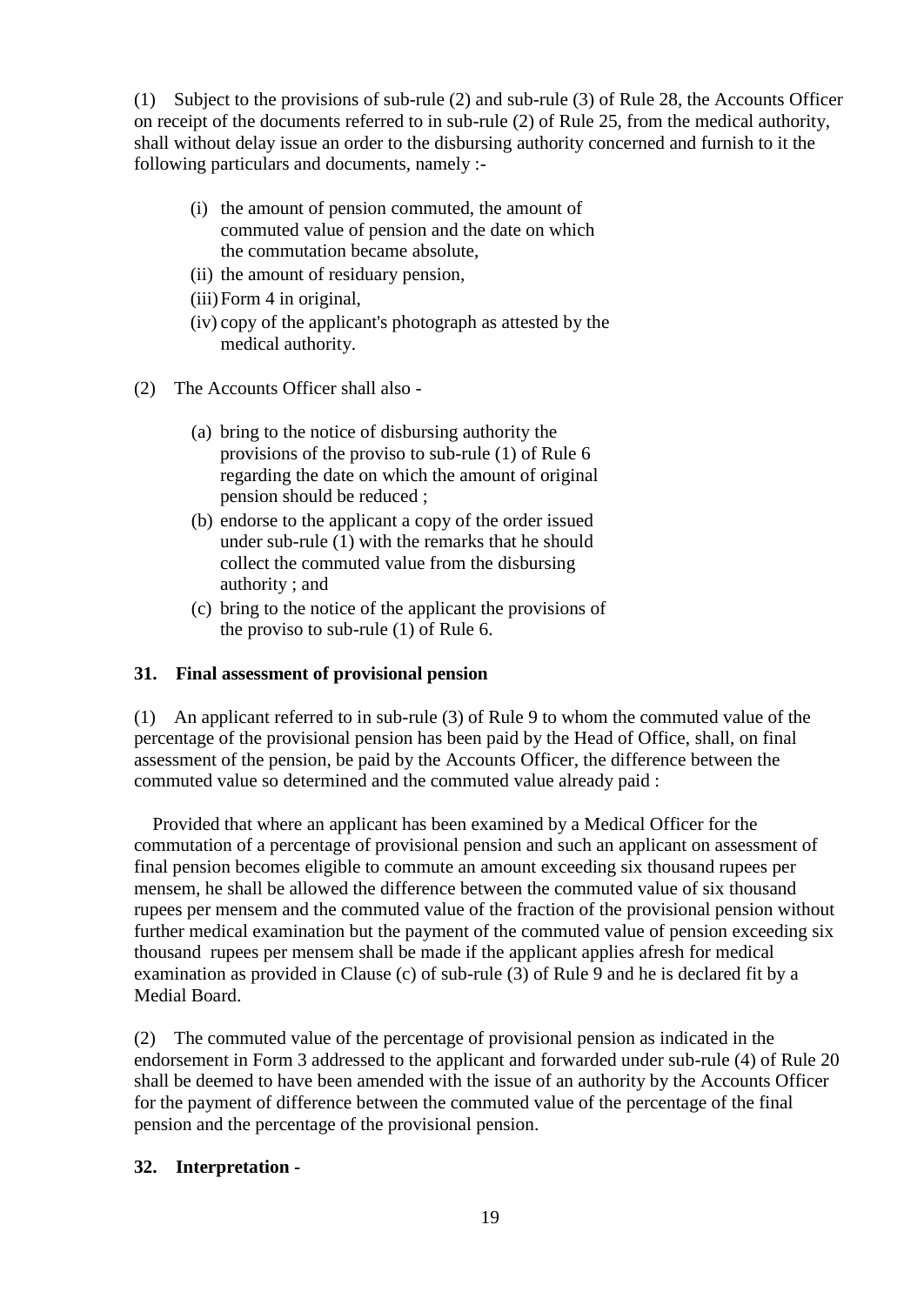Where any doubt arises as to the interpretation of these rules, it shall be referred to the Government in the Department of Pension and Pensioners' Welfare for decision.

## **33. Power to relax -**

Where any Ministry or Department of the Government is satisfied that the operation of any of these rules causes undue hardship in any particular case, that Ministry or Department, as the case may be, may, by order for reasons to be recorded in writing, dispense with or relax the requirements of that rule to such extent and subject to such exceptions and conditions, as it may consider necessary for dealing with the case in a just and equitable manner :

 Provided that no such order shall be made except with the concurrence of the Department of Pension and Pensioners' Welfare.

#### **34. Repeal and Savings -**

(1) On the commencement of these rules, every rule, regulation or order including Office Memoranda (hereinafter referred to in this rule as the old rule) in force immediately before such commencement shall, in so far as it provides for any of the matters contained in these rules, cease to operate.

- (2) Notwithstanding such cesser of operation
	- (a) any application for commutation of pension which is pending before the commencement of these rules shall be disposed of in accordance with the provisions of old rules as if these rules had not been made ; and
	- (b) subject to the provisions of Clause (a), anything done or any action taken under the old rules shall be deemed to have been done or taken under the corresponding provisions of these rules.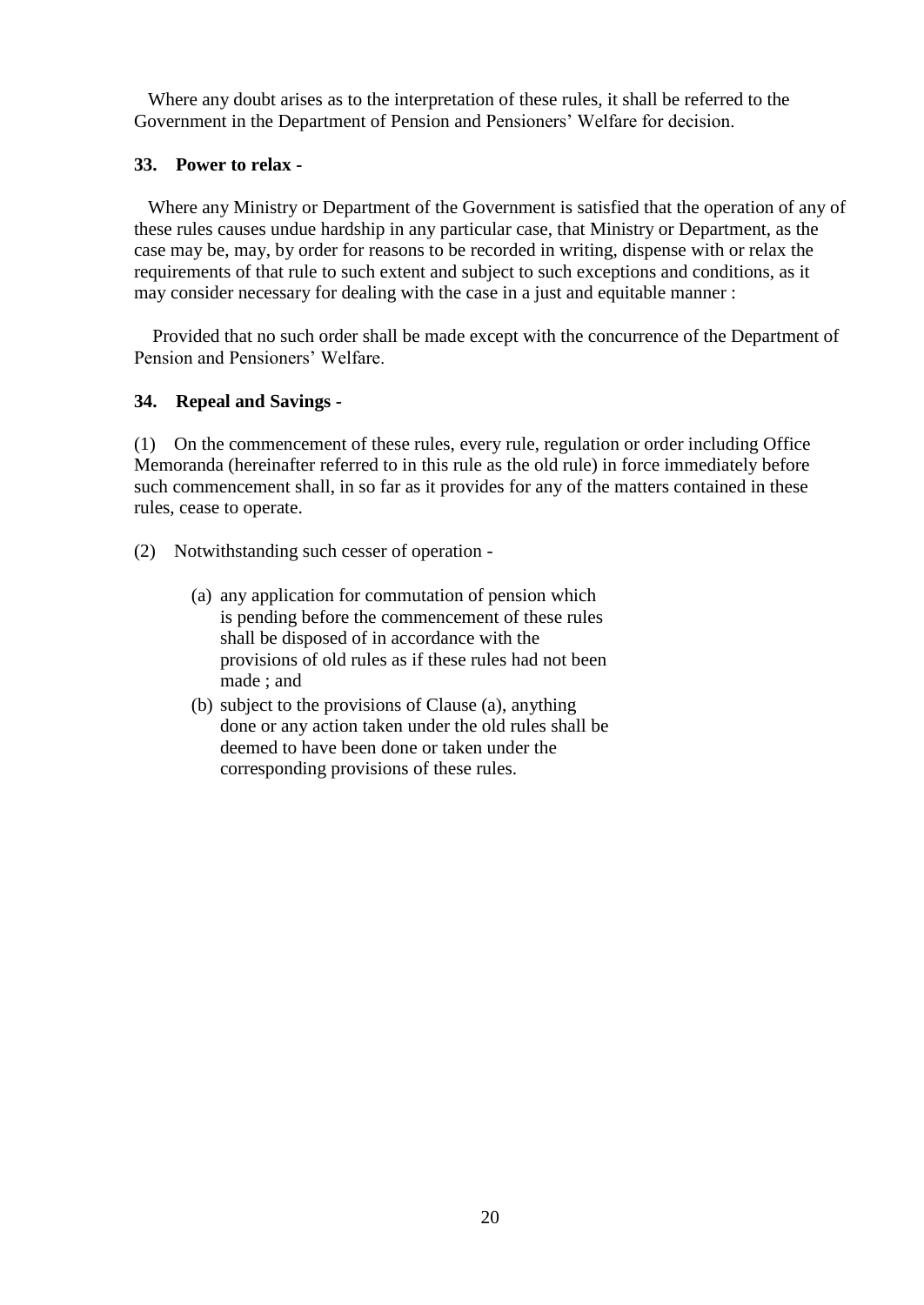#### **FORM I FORM OF APPLICATION FOR COMMUTATION OF A PERCENTAGE OF PENSION WITHOUT MEDICAL EXAMINATION**

(To be submitted in duplicate after retirement but within one year

# of the date of retirement)

# **PART I**

To

The................................................... ......................................................... ......................................................... (Here indicate the designation and full address of the Head of Office

Subject:- **Commutation of pension without medical examination.**

Sir,

 I desire to commute a percentage of my pension as indicated below in accordance with the provisions of the Central Civil Services (Commutation of Pension) Rules, 1981. The necessary particulars are furnished below -

| 1.               | Name (in Block Letters)                                                                                                               |  |  |
|------------------|---------------------------------------------------------------------------------------------------------------------------------------|--|--|
| 2.               | Father's name (also husband's name in the case                                                                                        |  |  |
|                  | of a female Government servant)                                                                                                       |  |  |
| 3.               | Designation at the time of retirement                                                                                                 |  |  |
| $\overline{4}$ . | Name of Office/Department/Ministry in which<br>employed                                                                               |  |  |
| 5.               | Date of birth (by Christian era)                                                                                                      |  |  |
| 6.               | Date of retirement                                                                                                                    |  |  |
| 7.               | Class of pension on which retired                                                                                                     |  |  |
| 8.               | Amount of pension authorized. [In case final<br>amount of pension has not been authorized,                                            |  |  |
|                  | indicate the amount of provisional pension<br>sanction under Rule 64 of the Central Civil<br>Services (Pension) Rules, 1972]          |  |  |
| 9.               | Percentage of pension proposed to be<br>commuted                                                                                      |  |  |
|                  | 10. Designation of the Accounts Officer who<br>authorized the pension and the No. and date of<br>the Pension Payment Order, if issued |  |  |
|                  | 11. <sup>1</sup> Disbursing authority for payment of pension -                                                                        |  |  |
|                  | (a) Treasury/Sub-Treasury (Name and<br>complete address of the Treasury/Sub-<br>Treasury to be indicated)                             |  |  |
|                  | (b) (i) Branch of the Nationalized Bank with<br>complete postal address                                                               |  |  |
|                  | (ii) Bank Account No. to which monthly<br>pension is being credited each month                                                        |  |  |
|                  | (c) Accounts Office of the<br>Ministry/Department/Office                                                                              |  |  |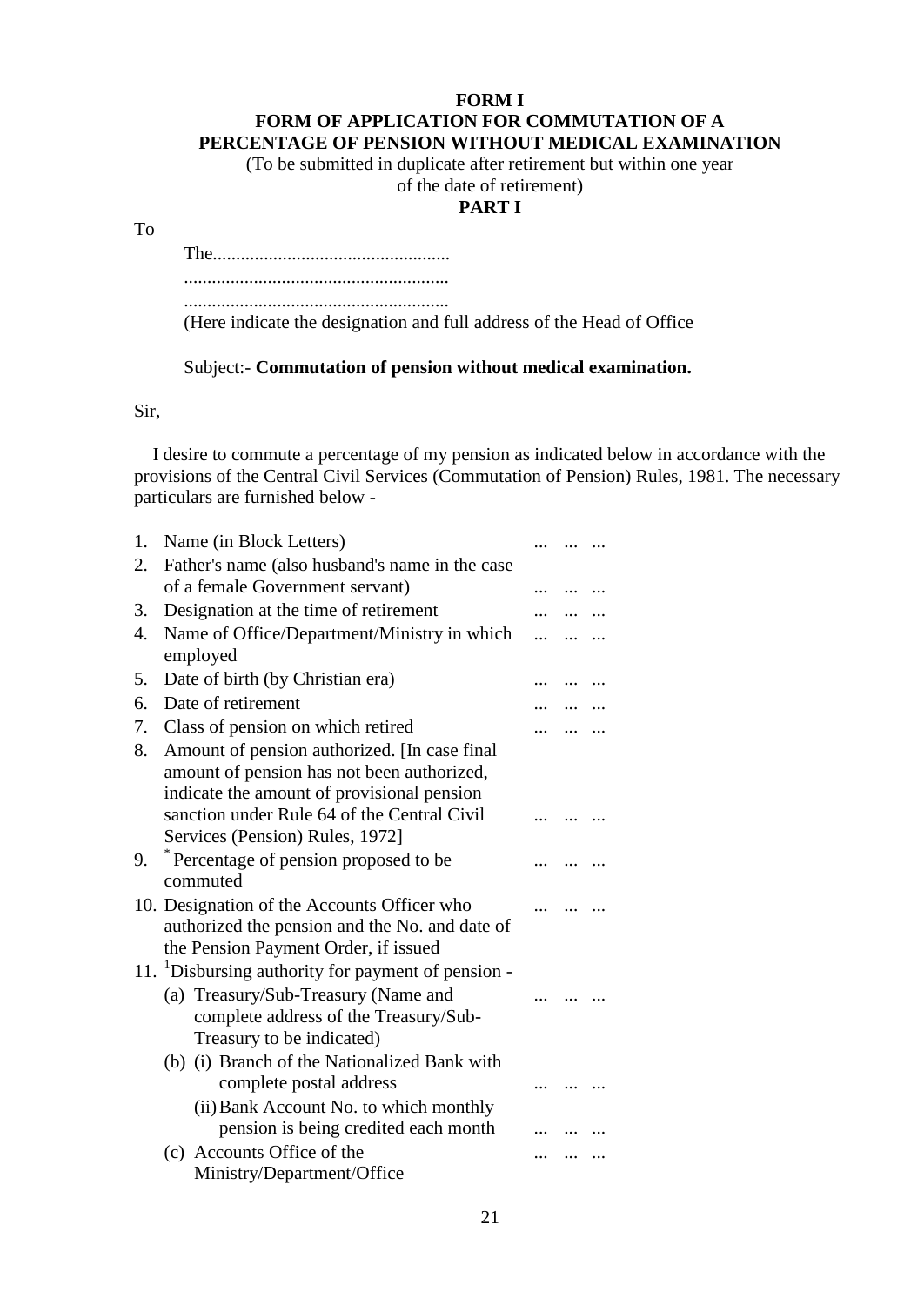Place : Signature : Signature : Signature : Signature : Signature : Signature : Signature : Signature : Signature : Signature : Signature : Signature : Signature : Signature : Signature : Signature : Signature : Signature Date : Postal Address \* The applicant should indicate the percentage of the amount of the monthly pension subject to maximum of 40% thereof which he desires and not the amount in Rupees. 1 Score out which is not applicable.

#### **PART II**

#### **ACKNOWLEDGEMENT**

Received from Shri........................(name)......................(former designation) application in Part I of Form 1 for the commutation of a percentage of pension without medical examination.

Place : Signature Date : Head of Office

NOTE. - This acknowledgement is to be signed, stamped and dated and is to be detached from the Form and handed over to the applicant. If the form has been received by the post, it has to be acknowledged on the same day and the acknowledgement sent under registered cover.

#### **PART III**

Forwarded to the Accounts Officer..............................................(here indicate the address and designation) with the remarks that -

- (i) the particulars furnished by the applicant in Part I have been verified and are correct ;
- (ii) the applicant is eligible to get a percentage of his pension commuted without medical examination ;
- (iii) the commuted value of pension determined with reference to the Table applicable at present comes to Rs...............................
- (iv) the amount of residuary pension after commutation will be Rs..................

2. It is requested that further action to authorize the payment of the amount of commuted value of pension may be taken as in Rule 15 of the Central Civil Services (Commutation of Pension) Rules, 1981.

3. The receipt of Part I of the Form has been acknowledged in Part II which has been forwarded separately to the applicant on................................

4. The commuted value of pension is debitable to Head of Account -----.

Place : Signature Date : Head of Office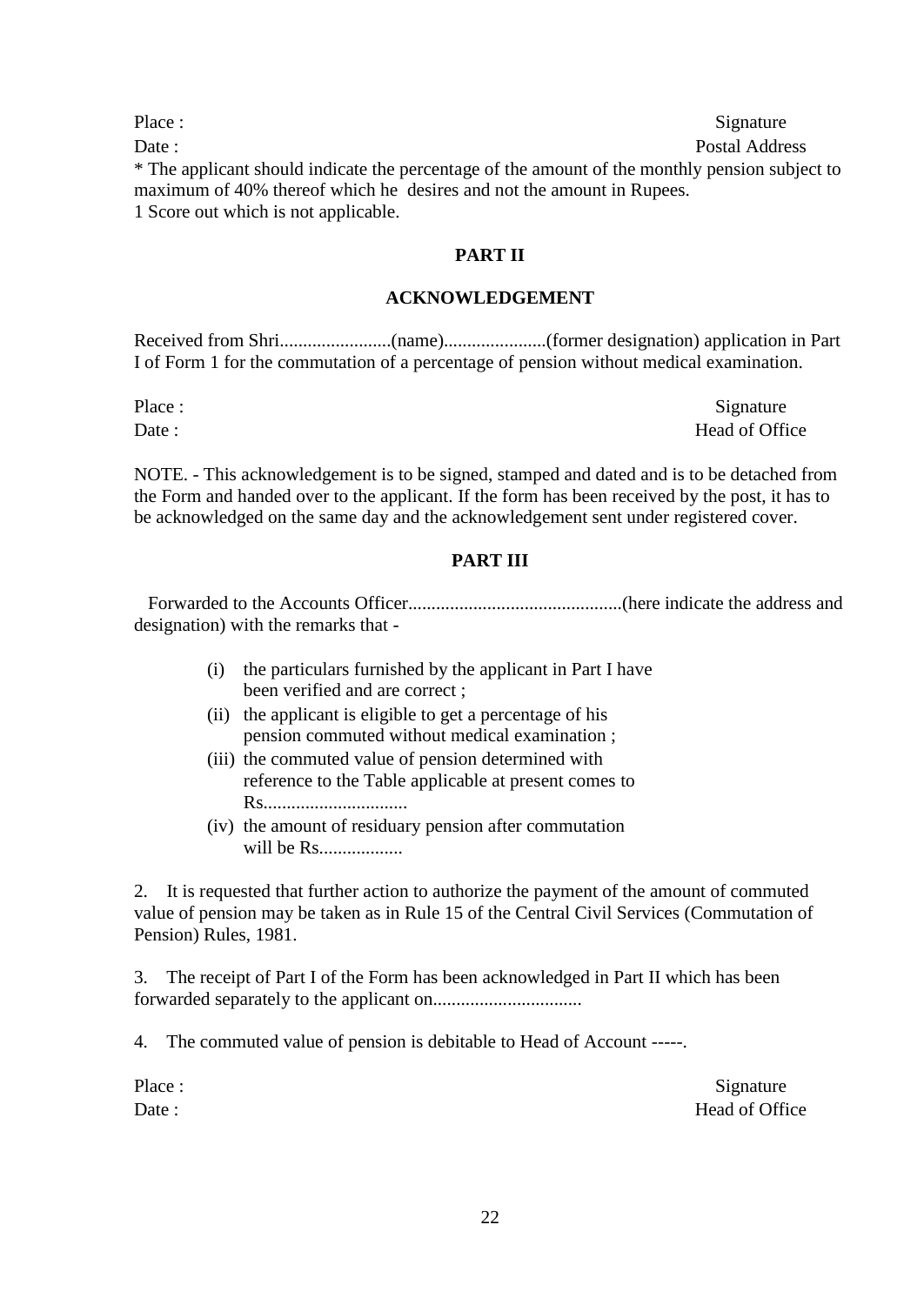#### **FORM 1-A**

## **FORM OF APPLICATION FOR COMMUTATION OF A PERCENTAGE OF SUPERANNUATION PENSION WITHOUT MEDICAL EXAMINATION WHEN APPLICANT DESIRES THAT THE PAYMENT OF THE COMMUTED VALUE OF PENSION SHOULD BE AUTHORIZED THROUGH THE PENSION PAYMENT ORDER**

#### **[see Rules 5(2), 12,13(30,14(i) and 15(3)**

(To be submitted in duplicate at least three months before the date of retirement)

## **PART I**

| The.                                                                   |
|------------------------------------------------------------------------|
|                                                                        |
|                                                                        |
| (Here indicate the designation and full address of the Head of Office) |

#### Subject: - **Commutation of pension without medical examination.**

Sir,

 I desire to commute a percentage of my pension in accordance with the provisions of the Central Civil Services (Commutation of Pension) Rules, 1981. The necessary particulars are furnished below -

| 1. Name (in Block letters)                                                                                                                                                                                                                                                              |  |  |
|-----------------------------------------------------------------------------------------------------------------------------------------------------------------------------------------------------------------------------------------------------------------------------------------|--|--|
| 2. Father's name (and also husband's name in the case                                                                                                                                                                                                                                   |  |  |
| of a female Government servant)                                                                                                                                                                                                                                                         |  |  |
| 3. Designation                                                                                                                                                                                                                                                                          |  |  |
| 4. Name of Office/Department/Ministry in which<br>employed                                                                                                                                                                                                                              |  |  |
| 5. Date of Birth (by Christian era)                                                                                                                                                                                                                                                     |  |  |
| 6. Date of retirement on superannuation or on the                                                                                                                                                                                                                                       |  |  |
| expiry of extension in service granted under FR 56<br>(d)                                                                                                                                                                                                                               |  |  |
| <sup>1</sup> 7. Percentage of superannuation pension proposed to<br>be commuted (The applicant should indicate the<br>percentage of the amount of monthly pension<br>subject to be maximum of forty percent thereof<br>which he/she desires to commute and not the amount<br>in Rupees) |  |  |
| $28$ . Disbursing authority from which pension is to be                                                                                                                                                                                                                                 |  |  |
| drawn after retirement (score out which is not<br>applicable) -                                                                                                                                                                                                                         |  |  |
| (a) Treasury/Sub-Treasury (Name and complete                                                                                                                                                                                                                                            |  |  |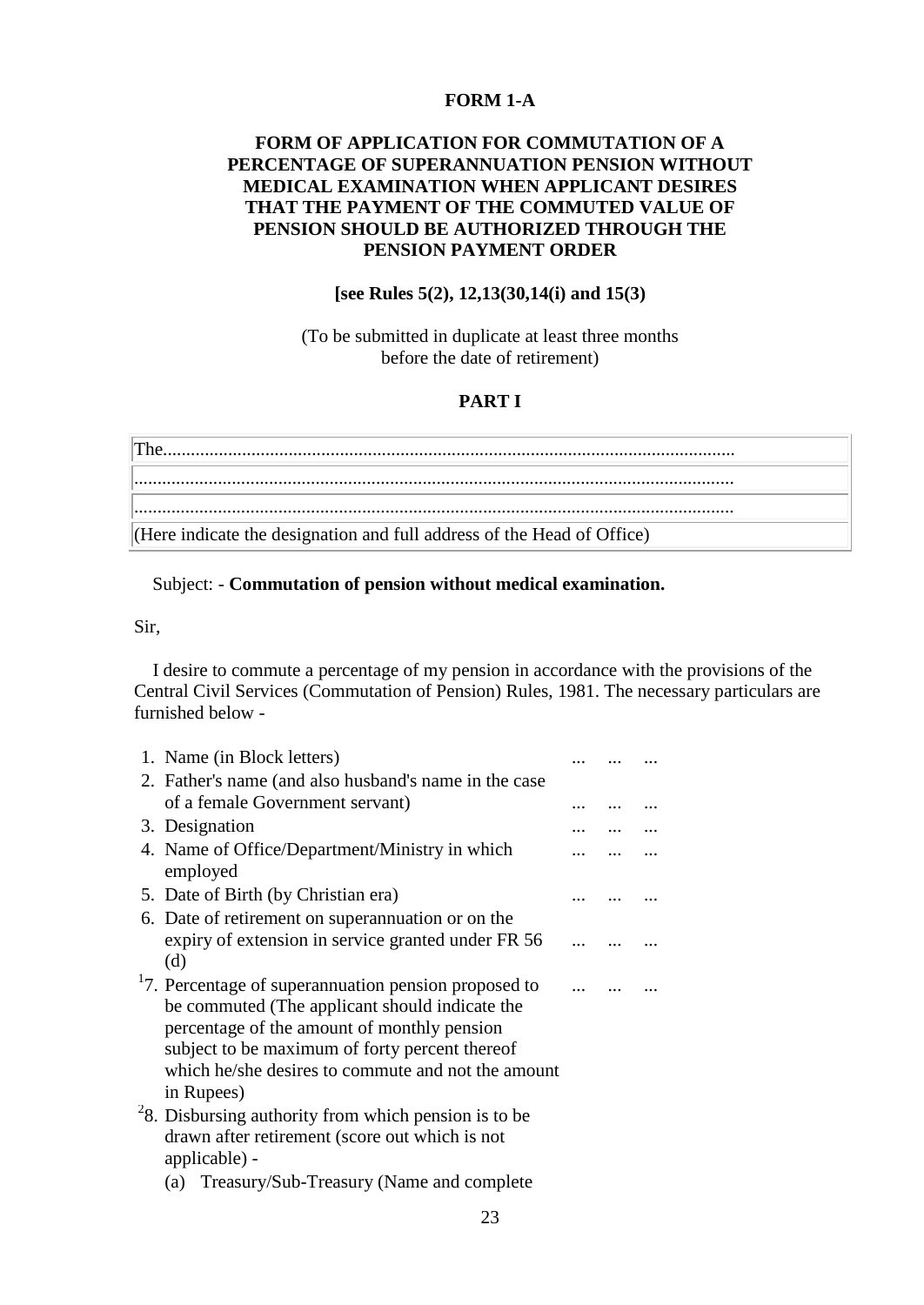|     | address of the Treasury/Sub-Treasury to be    |  |  |
|-----|-----------------------------------------------|--|--|
|     | indicated)                                    |  |  |
| (b) | (i) Branch of the nominated nationalized bank |  |  |
|     | with complete postal address                  |  |  |
|     | (ii) Bank Account No. to which monthly        |  |  |
|     | pension is to be credited each month          |  |  |
| (c) | Account Office of the                         |  |  |
|     | Ministry/Department/Office                    |  |  |

|        | Signature<br>Present Postal address. |
|--------|--------------------------------------|
|        | Postal address after<br>retirement   |
| Place: |                                      |
| Date : |                                      |

Footnote : 1. The applicant should indicate the percentage of the amount of monthly pension (subject to a maximum of forty percent thereof) which he/she desires to commute and not the amount in rupees.

2. Score out which is not applicable.

#### **PART II**

#### **(ACKNOWLEDGEMENT)**

Received from Shri/Smt./Kumari................................................(name)...................................(designation) application in Part I of Form I-A for commutation of a percentage of pension without medical examination.

Place : Signature Date : Head of Office

 NOTE. - If the application has been received by the Head of Office before the date of retirement on superannuation, this acknowledgement should be detached from the Form and handed over to the applicant. If the form has been received by post, it has to be acknowledged on the same day and the acknowledgement sent under registered cover to the applicant. In case it is received after the specified date, it should be accepted only if it has been put into the post on or before that date subject to the production of evidence to that effect by the applicant.

### **PART III**

Forwarded to the Accounts Officer.

 (here indicate the address and designation)........................................................ with the remarks that -

(i) the particulars furnished by the applicant in Part I have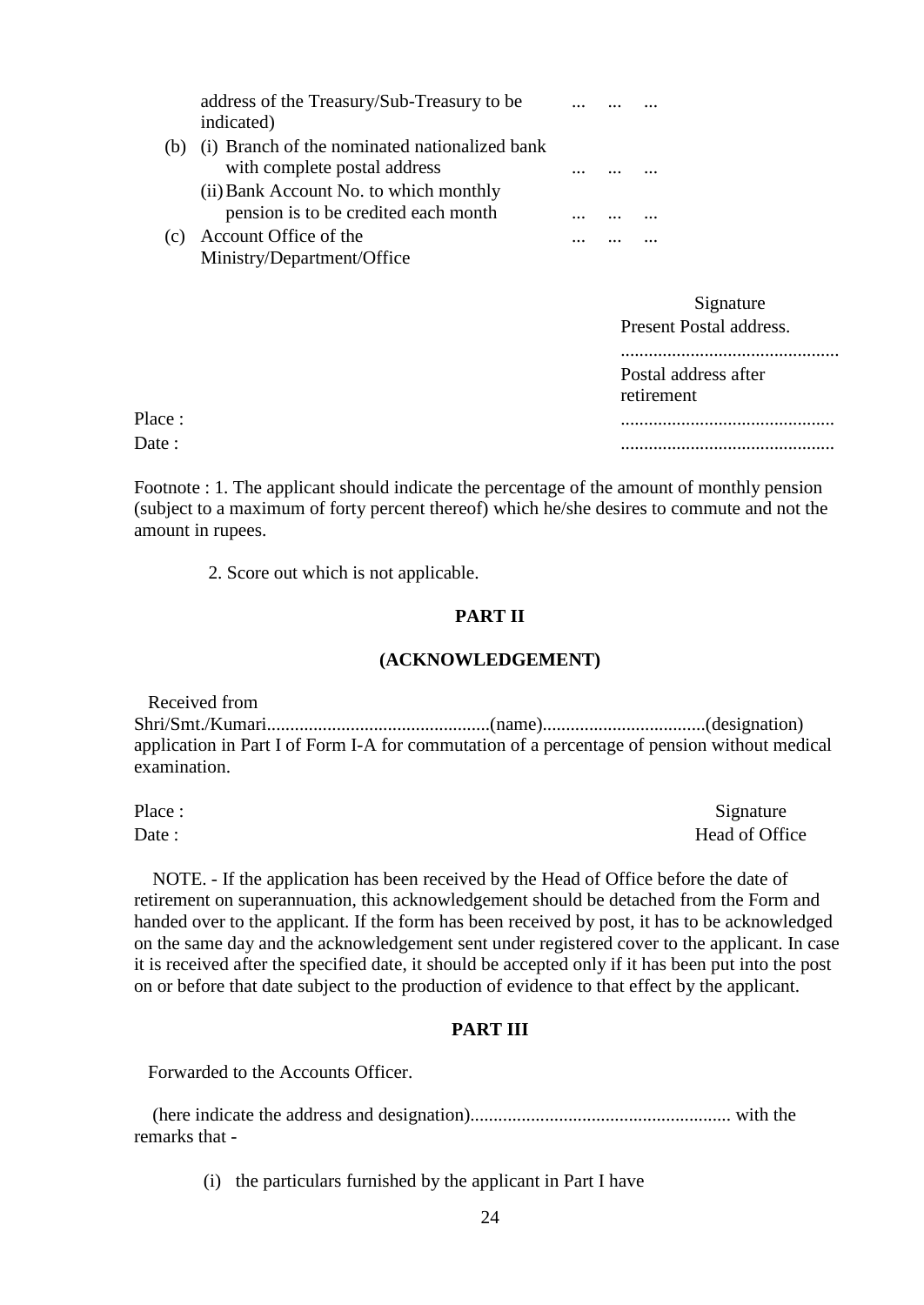been verified and are correct ;

- (ii) the applicant is eligible to get a percentage of his pension commuted without medical examination ;
- (iii) the commuted value of pension determined with reference to the Table applicable at present comes to Rs.........................; and
- (iv) the amount of residuary pension after commutation will be Rs.......................

2. The pension papers of the applicant completed in all respects were forwarded under this Ministry/Department/Office Letter No......................., dated............................ It is requested that the payment of commuted value of pension may be authorized through the Pension Payment Order which may be issued one month before the retirement of the applicant.

3. The receipt of Part I of this Form has been acknowledged in Part II which has been forwarded separately to the applicant on.............................

4. The commuted value of pension is debitable to Head of Account..........................

Place : Signature Date : Head of Office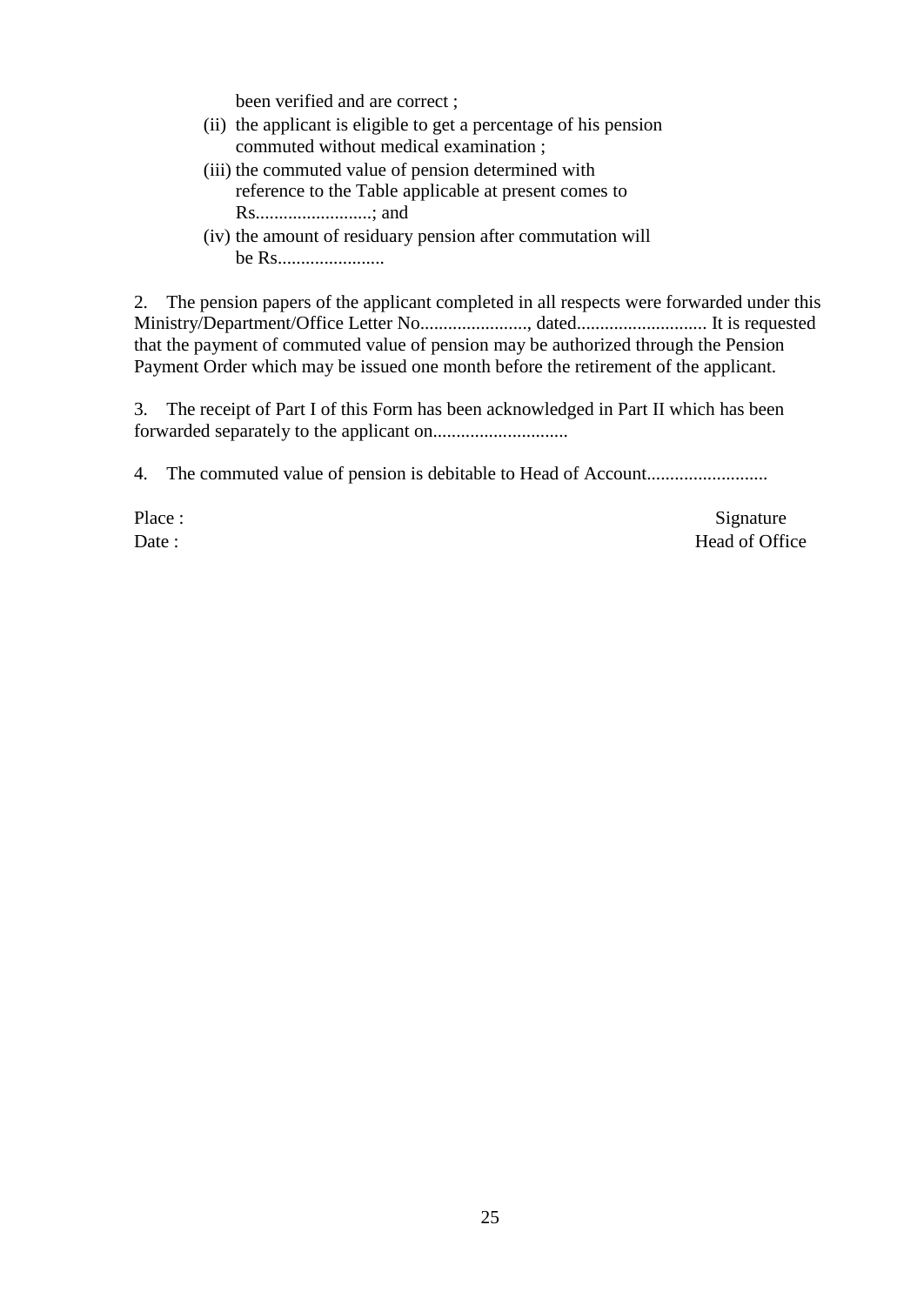#### **FORM 2**

### **FORM OF APPLICATION FOR COMMUTATION OF PENSION AFTER MEDICAL EXAMINATION BY AN APPLICANT REFERRED TO IN RULE 18 OF THE CENTRAL CIVIL SERVICES (COMMUTATION OF PENSION) RULES, 1981**

**[see Rules 5(2),9(3),13(2), 14(2),19,20(1),(2) and (3), 21(1) and 25(2)]**

(To be submitted in duplicate)

PART-I

SPACE FOR PHOTOGRAPH

.................................................................................................................................

(Here indicate the designation and full address of the Head of Office)

## Subject :- **Commutation of pension after medical examination.**

Sir,

 I desire to commute a percentage of my pension in accordance with the provisions of the Central Civil Services (Commutation of Pension) Rules, 1981. An attested copy of my photograph is pasted on the application and an unattested copy is enclosed. The necessary particulars are furnished below -

| 1. Name (in Block letters)                                          |  |  |
|---------------------------------------------------------------------|--|--|
| 2. Father's name (and also husband's name in the case               |  |  |
| of a female Government servant)                                     |  |  |
| 3. Designation                                                      |  |  |
| 4. Name of Office/Department/Ministry in which<br>employed          |  |  |
| 5. Date of Birth (by Christian era)                                 |  |  |
| 6. Date of retirement                                               |  |  |
| 7. Class of pension on which retired [See Chapter V of              |  |  |
| the Central Civil Services (Pension) Rules, 1972                    |  |  |
| 8. Amount of pension authorized (indicate the amount                |  |  |
| of provisional pension if full pension not authorized)              |  |  |
| 9. $1$ Percentage of pension proposed to be commuted                |  |  |
| (the applicant should indicate the percentage of the                |  |  |
| amount of monthly pension subject to a maximum of                   |  |  |
| forty percent thereof which he desires to commute                   |  |  |
| and not the amount in rupees)                                       |  |  |
| 10. Designation of the Accounts Officer who authorized              |  |  |
| the pension and the number and date of the Pension                  |  |  |
| <b>Payment Order</b>                                                |  |  |
| 11. <sup>2</sup> Disbursing authority for payment of pension (score |  |  |
| out which is not applicable)-                                       |  |  |
| (a) Treasury/Sub-Treasury (name and complete                        |  |  |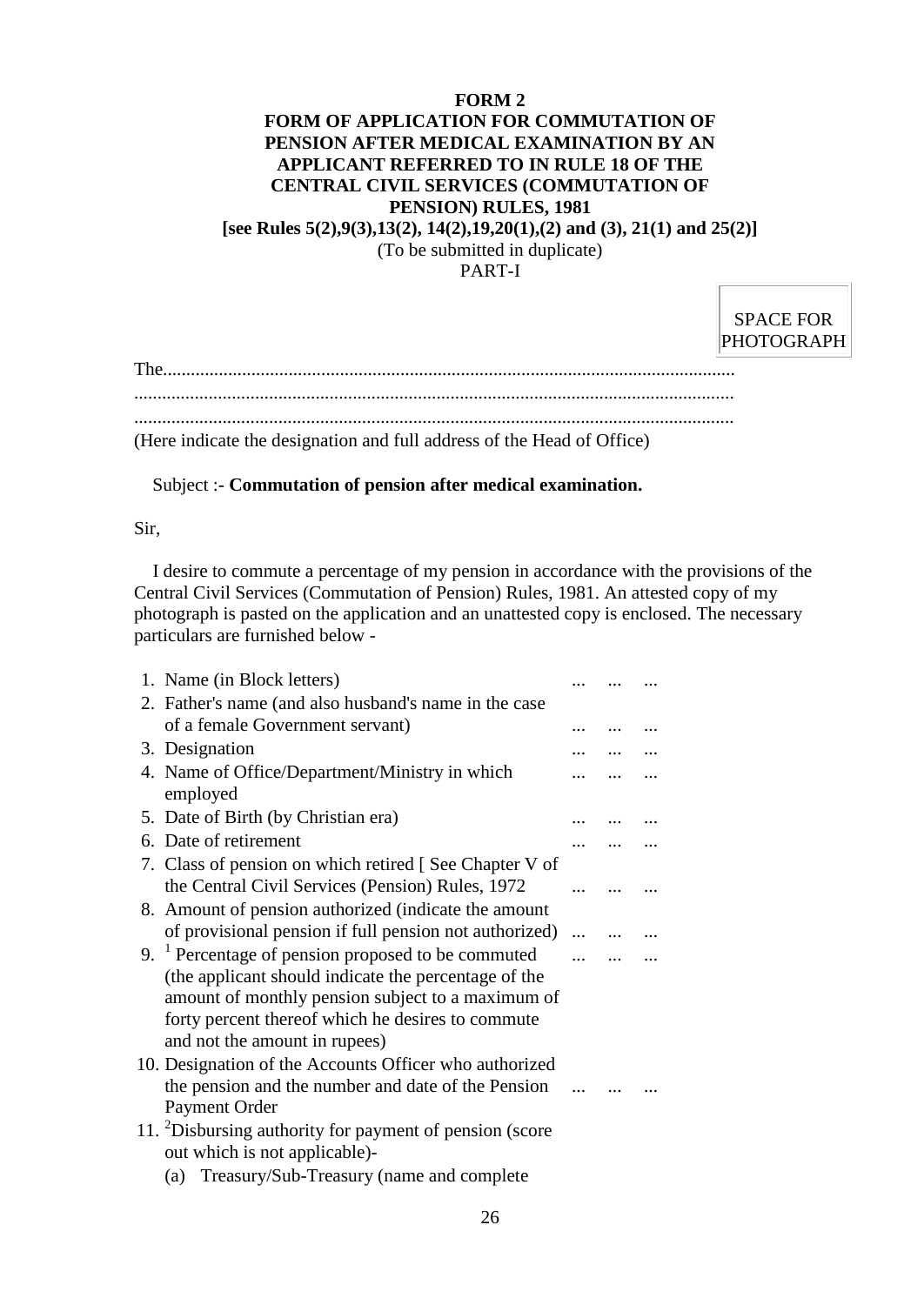|     | address of the Treasury/Sub-Treasury to be<br>indicated)                         |  |        |
|-----|----------------------------------------------------------------------------------|--|--------|
| (b) | (i) Branch of the Nationalized Bank with<br>complete postal address              |  |        |
|     | (ii) Bank Account No. to which monthly<br>pension is being credited each month   |  |        |
|     | (c) Accounts Office of the<br>Ministry/Department/Office                         |  |        |
|     | 12. Approximate date from which commutation is<br>desired to have effect         |  |        |
|     | 13. The amount of pension already commuted, if any                               |  |        |
|     | 14. Preference for station where medical examination is<br>desired to take place |  |        |
|     |                                                                                  |  | Signat |

Postal Address.

Place :

Date : ......................................

Footnote : 1. The applicant should indicate the percentage of the amount of monthly pension (subject to a maximum of forty percent thereof) which he desires to commute and not the amount in rupees.

2. Score out which is not applicable.

NOTE. - The payment of commuted value of pension shall be made through the disbursing authority from which pension is being drawn. It is not open to an applicant to draw the commuted value of pension from a disbursing authority other than the authority from which pension is being drawn.

## **PART- II ACKNOWLEDGEMENT**

Received from Shri.\ Kum.\Smt.........................................(name)...........................................(designation) application in Part I of Form 2 for commutation of a percentage of pension after medical examination.

Place : Signature Date : Head of Office

#### **PART- III**

Forwarded to the Accounts Officer................................................................(here indicate the address and designation) with the remarks that the particulars furnished by the applicant in Part I have been verified and are correct and the applicant is eligible to get a percentage of his pension commuted after medical examination.

 2. It is requested that Part IV of the Form may be completed and returned to this office as early as possible.

Place : Signature : Signature : Signature : Signature : Signature : Signature : Signature : Signature : Signature : Signature : Signature : Signature : Signature : Signature : Signature : Signature : Signature : Signature Date : Head of Office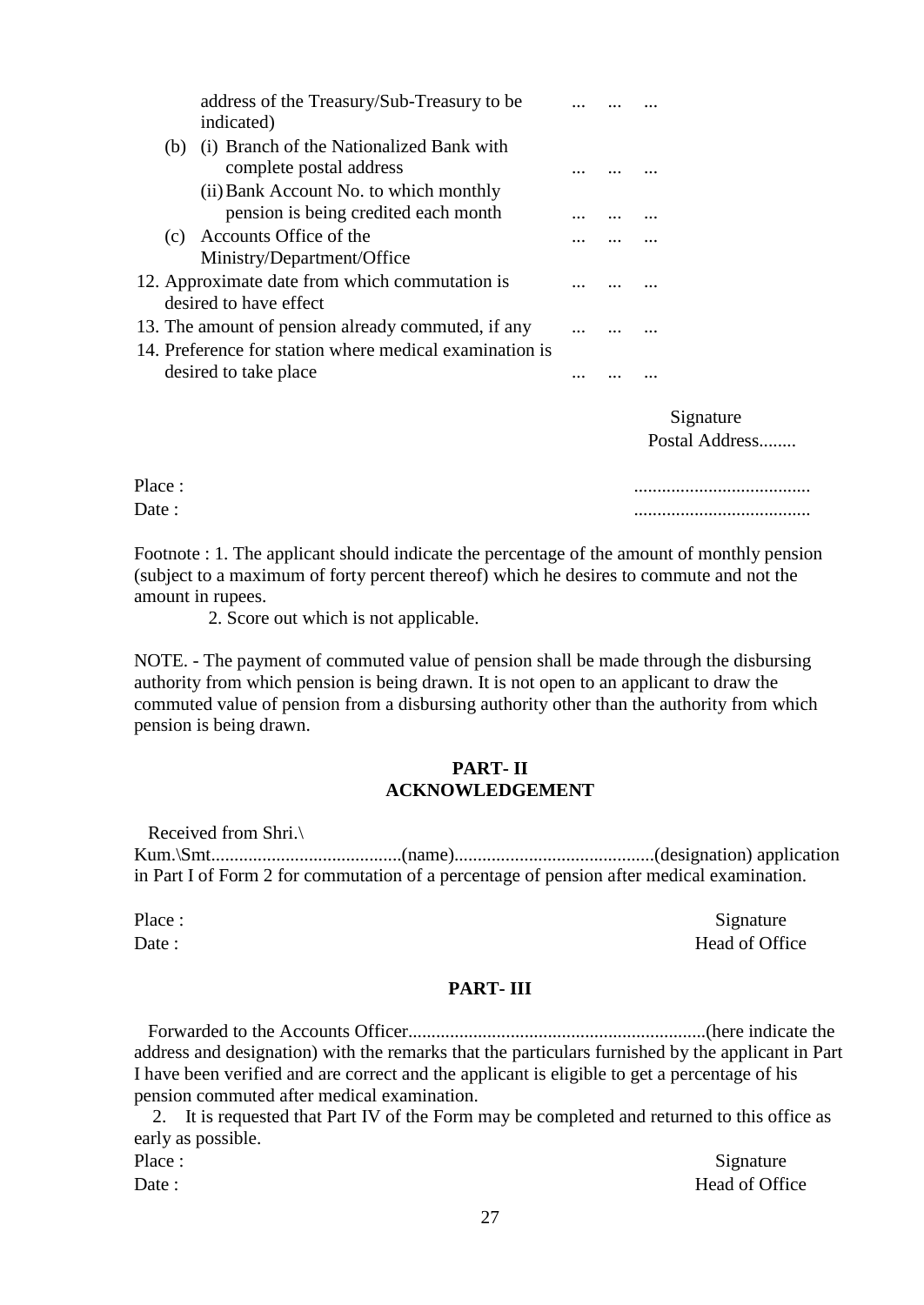# **PART- IV**

(To be completed by the Accounts Officer)

| 1. Name of the applicant                            |  |  |
|-----------------------------------------------------|--|--|
| 2. Date of birth (by Christian era)                 |  |  |
| 3. Date of retirement                               |  |  |
| 4. Amount of pension including provisional pension, |  |  |
| if final pension not authorized                     |  |  |
| 5. Class of pension                                 |  |  |
| [See Chapter V of the CCS (Pension) Rules, 1972 ]   |  |  |
|                                                     |  |  |

|  |  |  |  | 6. Amount of pension desired to be commuted |  |  |  |
|--|--|--|--|---------------------------------------------|--|--|--|
|--|--|--|--|---------------------------------------------|--|--|--|

|                 | On the basis of      |               |  |  |  |
|-----------------|----------------------|---------------|--|--|--|
|                 | Normal   Added years |               |  |  |  |
| age             |                      | 2             |  |  |  |
|                 | years                | years         |  |  |  |
| $\mathbf{R}$ s. | $\mathbf{R}$ s.      | $\mathbf{Rs}$ |  |  |  |

- 7. (i) Sum payable if commutation becomes absolute before the applicant's next birthday, which falls on............................
	- (ii) Sum payable if commutation becomes absolute after the applicant's next birthday, which falls on.........................
- 8. The Head of Account to which commuted value is debitable ... ... ...
- 9. Number of enclosures, if any [ See Note below ]

Place :

Date:

Signature and Designation of the Accounts Officer

#### Countersigned

(Head of Office) Full address

... ... ...

NOTE. - The Accounts Officer should enclose with the Form a copy of the report or statement of the applicant's case if the applicant has been granted invalid pension or has previously commuted a part of his pension or declined to accept commutation on the basis of an addition of years to actual age, or has been refused commutation on medical grounds.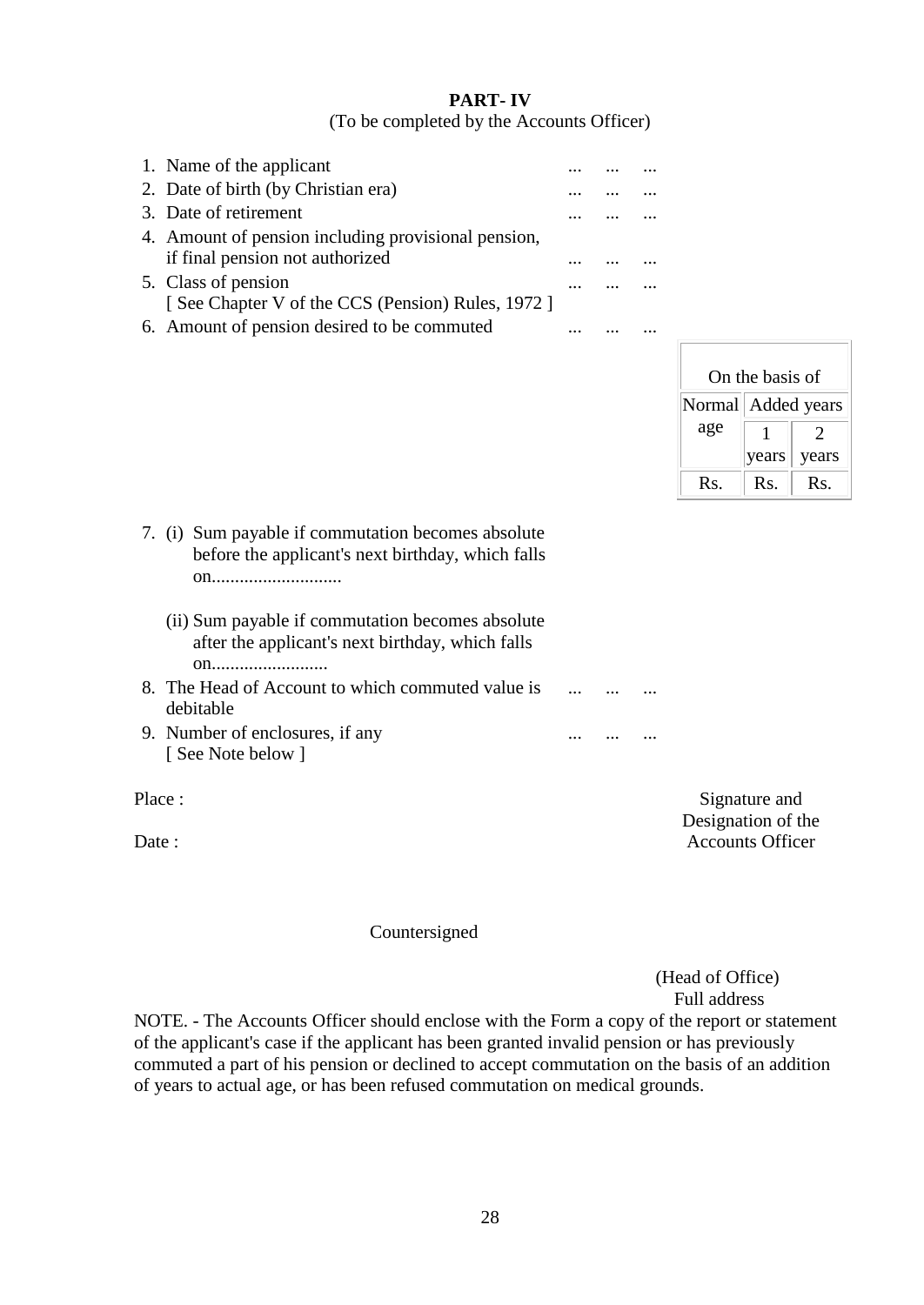#### **FORM 3 FORM OF LETTER OF THE CHIEF ADMINISTRATIVE MEDICAL AUTHORITY [see Rules 20(3) and (4) and 28(5) ]**

(Please see Annexure)

|  | SU SUU TAHIIUAUI |
|--|------------------|
|  |                  |
|  |                  |

| Government of India |
|---------------------|
|                     |
|                     |
|                     |
|                     |

To

 ............................................. .............................................

# Subject:- **Medical Examination - Commutation of Pension.**

Sir,

 Shri./Smt/Kumari......................................who retired from service on........................................ as........ .....................................(designation) has applied for commuting a percentage of his pension for a lumpsum payment. The following documents are forwarded herewith :-

- (a) Application in Form 2 in original together with
	- (i) an unattested copy of the applicant's photograph,
	- (ii) Part IV of Form 2 in original duly completed by the Accounts Officer.
- (b) A copy of Form 4 with a spare copy of Part III of that Form.
- (c) Report of the statement of the applicant's case if he has been granted invalid pension or has previously commuted a percentage of his pension or declined to accept commutation on the basis of addition of years to his actual age or has been refused commutation on medical grounds.

2. In terms of Rule 22 of the Central Civil Services (Commutation of Pension) Rules, 1981, Shri./Smt/Kumari ..................................................... should be examined by a Medical Board/Medical Officer not lower than the rank of Civil Surgeon or a District Medical Officer. It is requested that arrangement may be made to get Shri../Kumari/Smt.................................................examined as expeditiously as possible before his/her next birthday which falls on..................................

3. It is requested that arrangements for medical examination by the medical authority indicated in para. 2 above may be made at the nearest available station mentioned by Shri./kumari/Smt.................................in his/her application in Form 2. The attention of the medical authority may be drawn to the provisions of Rule 25 of the Central Civil Services (Commutation of Pension) Rules, 1981.

4. It is requested that Shri./smt/kumari.......................................may be informed direct under intimation to this Ministry/Department/ Office as to where and when he should appear before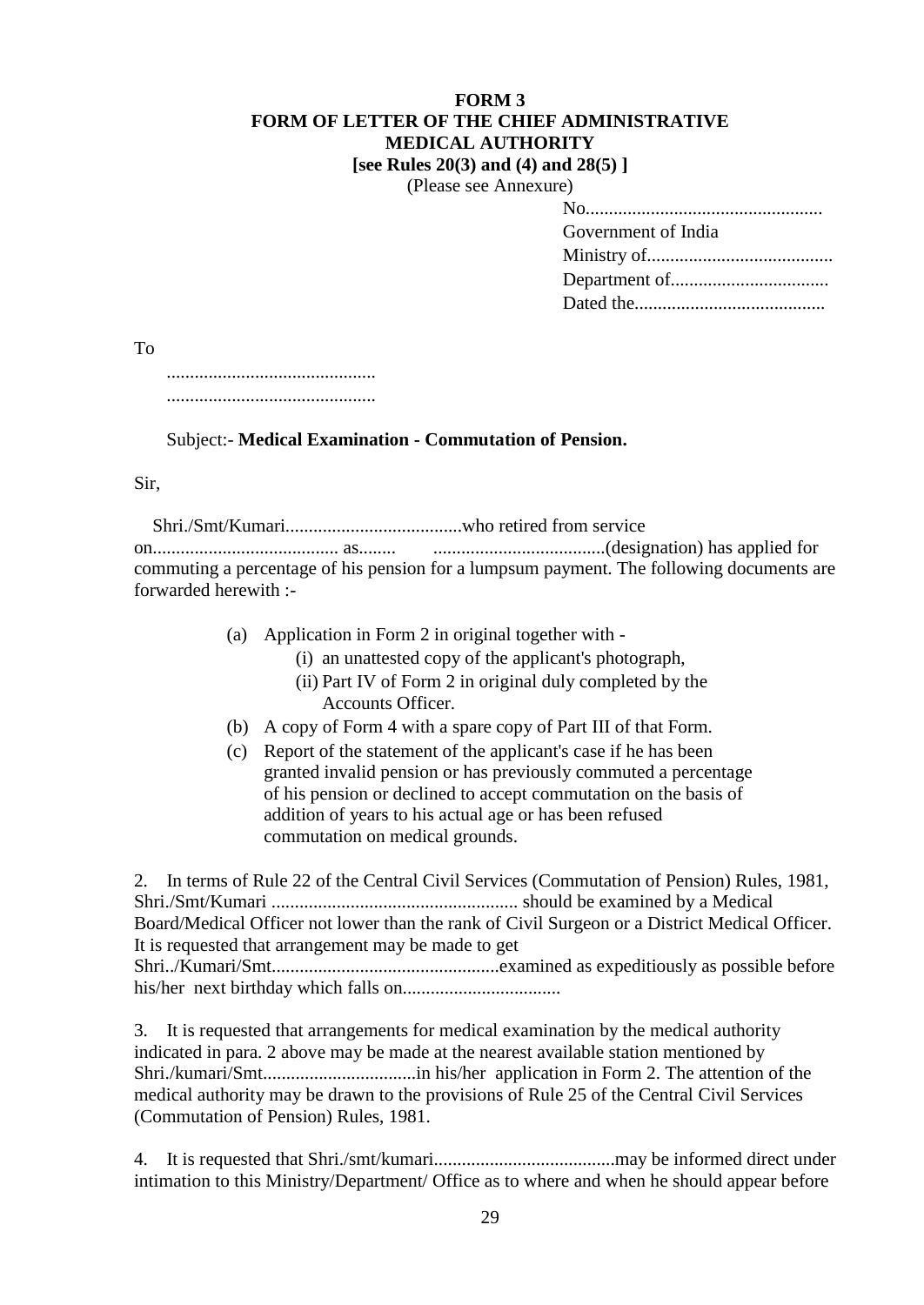the appropriate authority for medical examination. A copy of this letter is being endorsed to him/her so that he/she may comply with your instructions on hearing from you.

5. The receipt of this letter may please be acknowledged.

Yours faithfully, (Head of Office)

 Copy forwarded to Shri./Smt/Kumari...............................................................................(here give complete postal address) with the remarks that subject to the medical authority recommending commutation, he/she will, on the basis of the report of the Accounts Officer, be

eligible for the lumpsum payment in lieu of the amount of pension to be commuted as follows :

|                 | On the basis of |                             |
|-----------------|-----------------|-----------------------------|
| Normal          | Added years     |                             |
| age             | 1 years         | $\mathcal{D}_{\mathcal{L}}$ |
|                 |                 | ears                        |
| $\mathbf{R}$ s. | Rs.             | Rs.                         |

- (i) Sum payable if commutation becomes absolute before the applicant's next birthday which falls on.............................
- (ii) Sum payable if commutation becomes absolute after applicant's next birthday which falls on......................................................

 The Table of the present value, on the basis of which the calculation by the Accounts Officer has been made, is subject to alteration at any time without notice and consequently the basis is liable to revision, before payment is made. The sum payable will be the sum appropriate to the applicant's age on his birthday next after the date on which the commutation becomes absolute or if the medical authority directs that years will be added to that age, to the consequent assumed age.

 Shri/Smt/Kumari.......................................should report for medical examination to the medical authority direct on hearing from.............. She/He should take with him/her the enclosed Form 4 with the particulars required in Part I completed except the signature or thumb or finger impressions.

|        | Signature        |
|--------|------------------|
| Date : | (Head of Office) |
|        |                  |
|        |                  |
|        |                  |

Signature (Head of Office)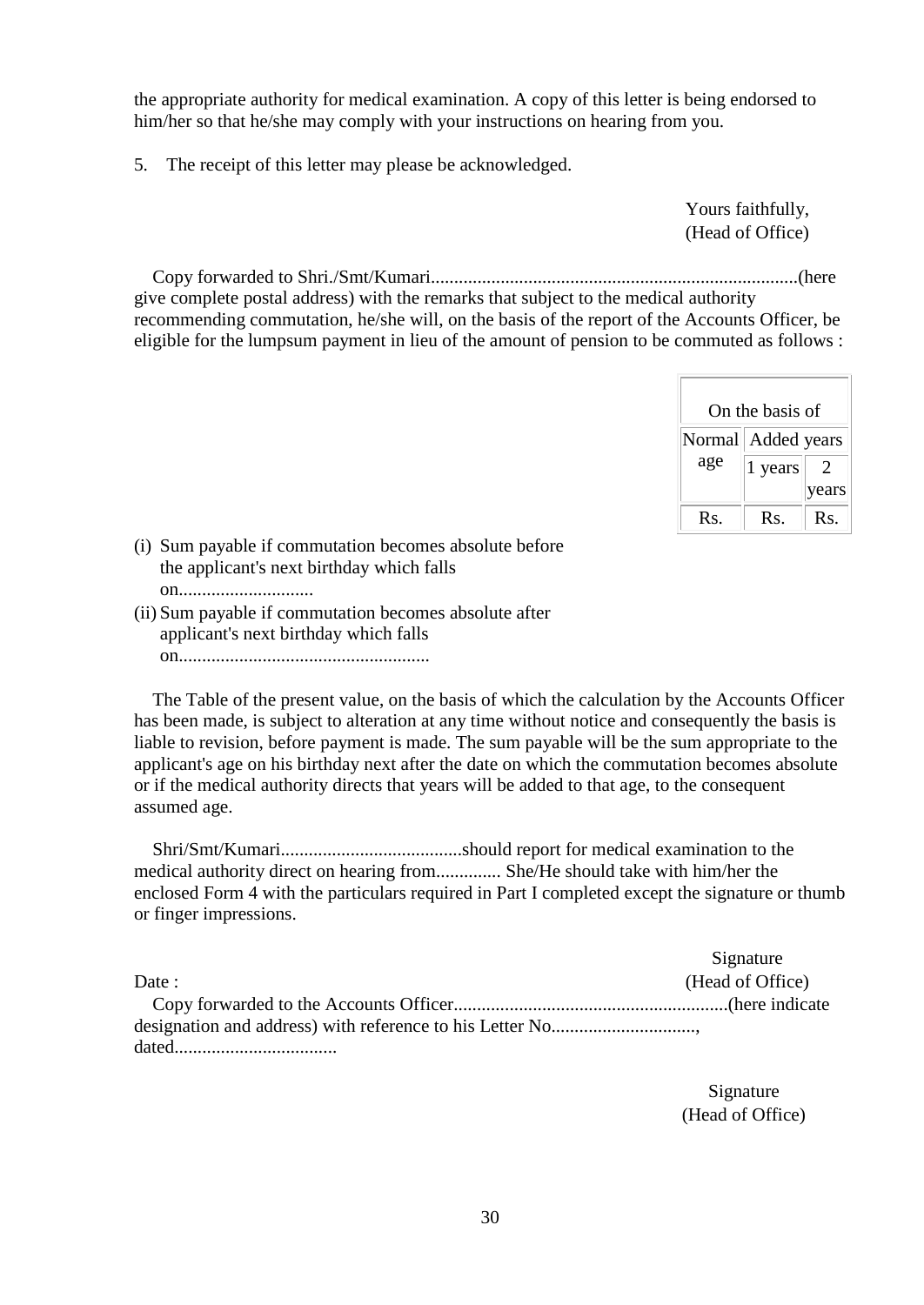#### **FORM - 4**

#### MEDICAL EXAMINATION BY

THE..............................................................................................

(Here enter the medical authority)

[ see Rules 6(1), 20(3), 25(1), (2) and (3), 26(3), 27(1) and (3), 28(2), 30(1) and 31(2)]

#### PART-I

### **PART I**

 The applicant must complete this statement prior to his examination by the........................................................... (Here enter the medical authority) and must sign the declaration appended thereto in the presence of that authority.

- 1. Name of the applicant (in Block letters) ...
- 2. Date of birth (by Christian era) ... ... ... ...
- 3. Place of birth ... ... ...
- 4. Particulars regarding parents, brothers and sisters -

|            |           | Number     | Number                 |          |           |                        | Number of  Number of |
|------------|-----------|------------|------------------------|----------|-----------|------------------------|----------------------|
| Father's   | Father's  | of         | οf                     | Mother's | Mother's  | sisters                | sisters              |
| age, if    | age at    | brothers   | brothers               | age, if  | age at    | living,                | dead, their          |
| living and | death and | living,    | dead, their living and |          | death and | their ages             | ages at              |
| state of   | cause of  | their ages | ages at                | state of | cause of  | and state of death and |                      |
| health     | death     | and state  | death and              | health   | death     | health                 | cause of             |
|            |           | of health  | cause of               |          |           |                        | death                |
|            |           |            | death                  |          |           |                        |                      |
|            |           |            |                        |          |           |                        |                      |
|            |           |            |                        |          |           |                        |                      |
|            |           |            |                        |          |           |                        |                      |

... ... ...

- 5. Have you ever been examined
	- (a) for Life Insurance, or/and ... ...
	- (b) by any Government Medical Officer or State Medical Board If so, state details and with what results .............
- 6. Have you been granted or considered for grant of invalid pension? If so, state the ground thereof
- 7. Have you ever been granted leave on medical certificate during the last five years? If so, state periods of leave and nature of illness ... ... ... ...
- 8. Have you ever
	- (a) had smallpox, intermittent or any other fever, enlargement or suppuration of glands, spitting of blood, asthma, inflammation of lungs, pleurisy, heart disease, fainting attacks, rheumatism,

31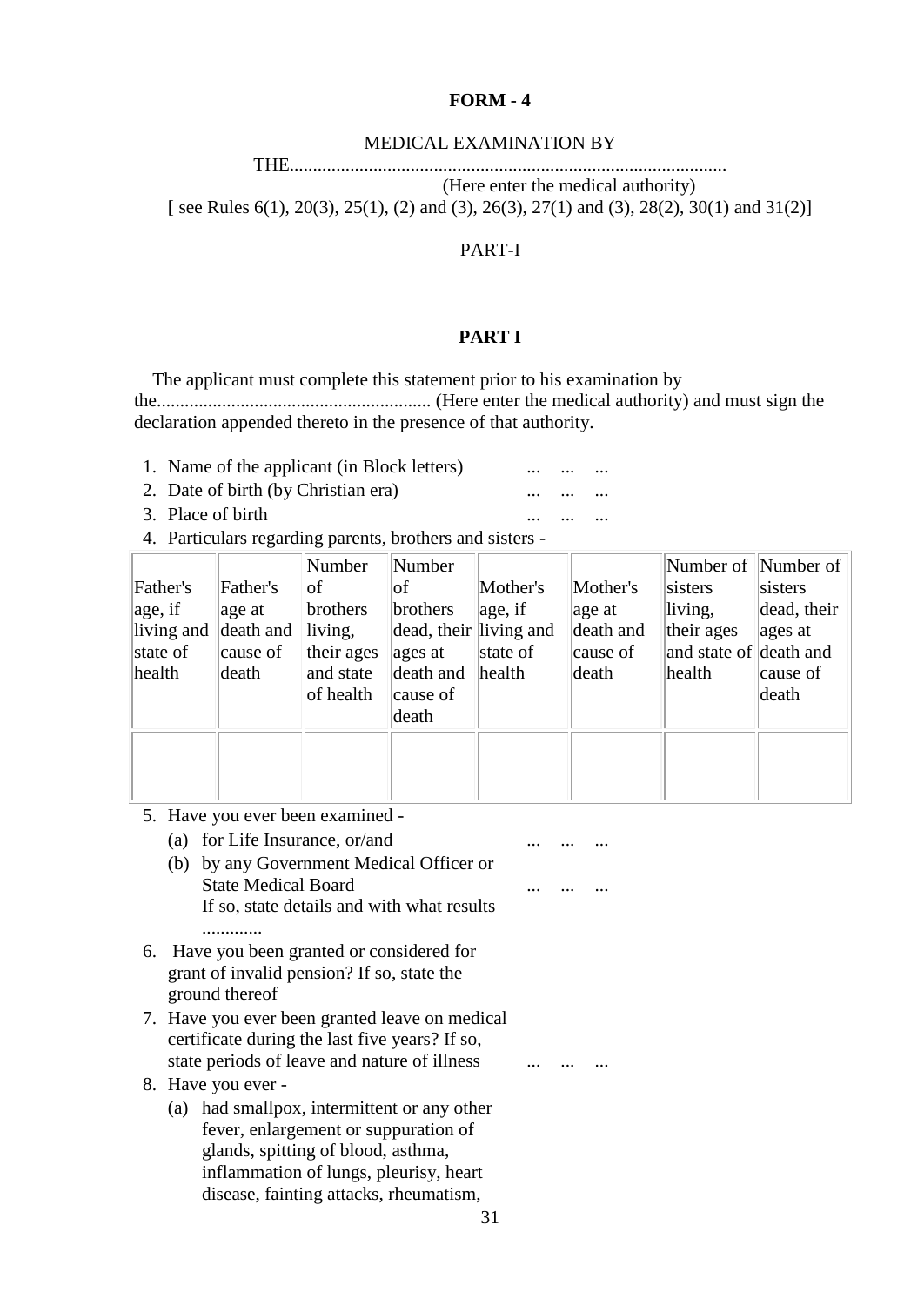|    |     | appendicitis, epilepsy, insanity or other<br>nervous disease, discharge from or other |  |  |
|----|-----|---------------------------------------------------------------------------------------|--|--|
|    |     | disease of the ear, syphilis or gonorrhea;                                            |  |  |
|    |     | or                                                                                    |  |  |
|    | (b) | had any other disease or injury which                                                 |  |  |
|    |     | required confinement to bed, or medical                                               |  |  |
|    |     | or surgical treatment; or                                                             |  |  |
|    | (c) | undergone any surgical operation; or                                                  |  |  |
|    | (d) | suffered from any illness, wound or                                                   |  |  |
|    |     | injury sustained while on active service                                              |  |  |
|    | (e) | presence of albumin or sugar in urine                                                 |  |  |
| 9. |     | Present state of health -                                                             |  |  |
|    | (a) | Have you a hernia?                                                                    |  |  |
|    | (b) | Have you varicocele, varicose veins or                                                |  |  |
|    |     | piles?                                                                                |  |  |
|    | (c) | Is your vision in each eye good (with or                                              |  |  |
|    |     | without glasses)?                                                                     |  |  |
|    | (d) | If your hearing in each ear good?                                                     |  |  |
|    | (e) | Have you any congenital or acquired                                                   |  |  |
|    |     | malformation, defect or deformity?                                                    |  |  |
|    | (f) | Have you lost or gained weight markedly                                               |  |  |
|    |     | during the last three years?                                                          |  |  |
|    | (g) | Have you been under treatment of any                                                  |  |  |
|    |     | doctor within the last three months and                                               |  |  |
|    |     | nature of illness for which such treatment                                            |  |  |
|    |     | was taken?                                                                            |  |  |

#### **Declaration by Applicant**

(To be signed in the presence of the medical authority)

I declare all the above answers to be, to the best of my belief, true and correct.

 I am fully aware that by willfully making a false statement or concealing a relevant fact I shall incur the risk of losing the commutation I have applied for and of having my pension withheld or withdrawn under Rule 8 of the Central Civil Services (Pension) Rules, 1972.

> Applicant's signature or thumb-impression in case of illiterate applicant

Signed in the presence of................................. (Signature and designation of medical authority)

#### **PART- II**

(To be filled in by the examining medical authority)

| 1. Apparent age                                   | $\cdots$ | $\cdots$ | $\cdots$ | $\cdots$ |
|---------------------------------------------------|----------|----------|----------|----------|
| 2. Height                                         | $\cdots$ |          | $\cdots$ | $\cdots$ |
| 3. Weight                                         | $\cdots$ |          | $\cdots$ |          |
| 4. Describe any scars or identifying marks of the |          | $\cdots$ | $\cdots$ | $\cdots$ |
| applicant                                         |          |          |          |          |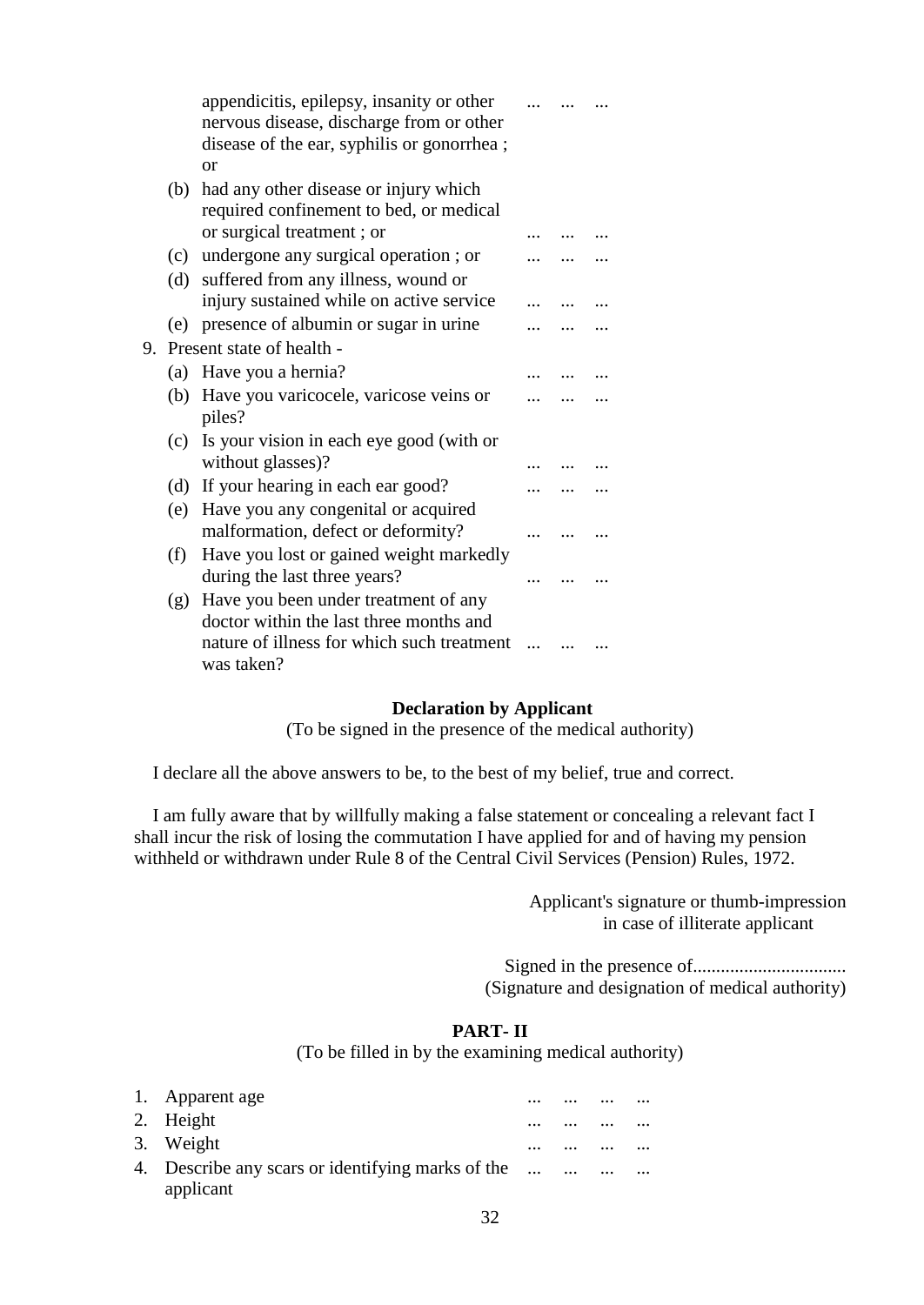| 5. | Pulse rate -                                 |  |  |
|----|----------------------------------------------|--|--|
|    | (a) Sitting                                  |  |  |
|    | (b) Standing                                 |  |  |
|    | What is the character of pulse?              |  |  |
| 6. | Blood pressure -                             |  |  |
|    | (a) Systolic                                 |  |  |
|    | (b) Diastolic                                |  |  |
| 7. | Is there any evidence of disease of the main |  |  |
|    | organs -                                     |  |  |
|    | (a) Heart                                    |  |  |
|    | $(b)$ Lungs                                  |  |  |
|    | (c) Liver                                    |  |  |
|    | (d) Spleen                                   |  |  |
|    | (e) Kidney                                   |  |  |
| 8. | Investigations -                             |  |  |
|    | (i) Urine                                    |  |  |
|    | (State specific gravity)                     |  |  |
|    | (ii) Blood                                   |  |  |
|    | $(iii)$ X-Ray Chest                          |  |  |
|    | $(iv)$ ECG                                   |  |  |
| 9. | Has the applicant a hernia?                  |  |  |
|    | (If so, state the kind and if reducible)     |  |  |
|    | 10. Any additional finding                   |  |  |

#### **PART- III**

(To be filled in by the examining medical authority)

 I/We have carefully examined Shri/Shrimati/Kumari.........................................................and am/are of opinion that -

He/She is in good bodily health and has the prospect of an average duration of life.

#### Or

He/She is not in good bodily health and is not a fit subject for commutation.

#### Or

Although he/she is suffering from...............................he/she is considered a fit subject for commutation but his/her age for the purpose of commutation, i.e., the age next birthday should be taken to be..................................(in words) years more than his/her actual age.

Station :

Date :

Signature and designation of examining medical authority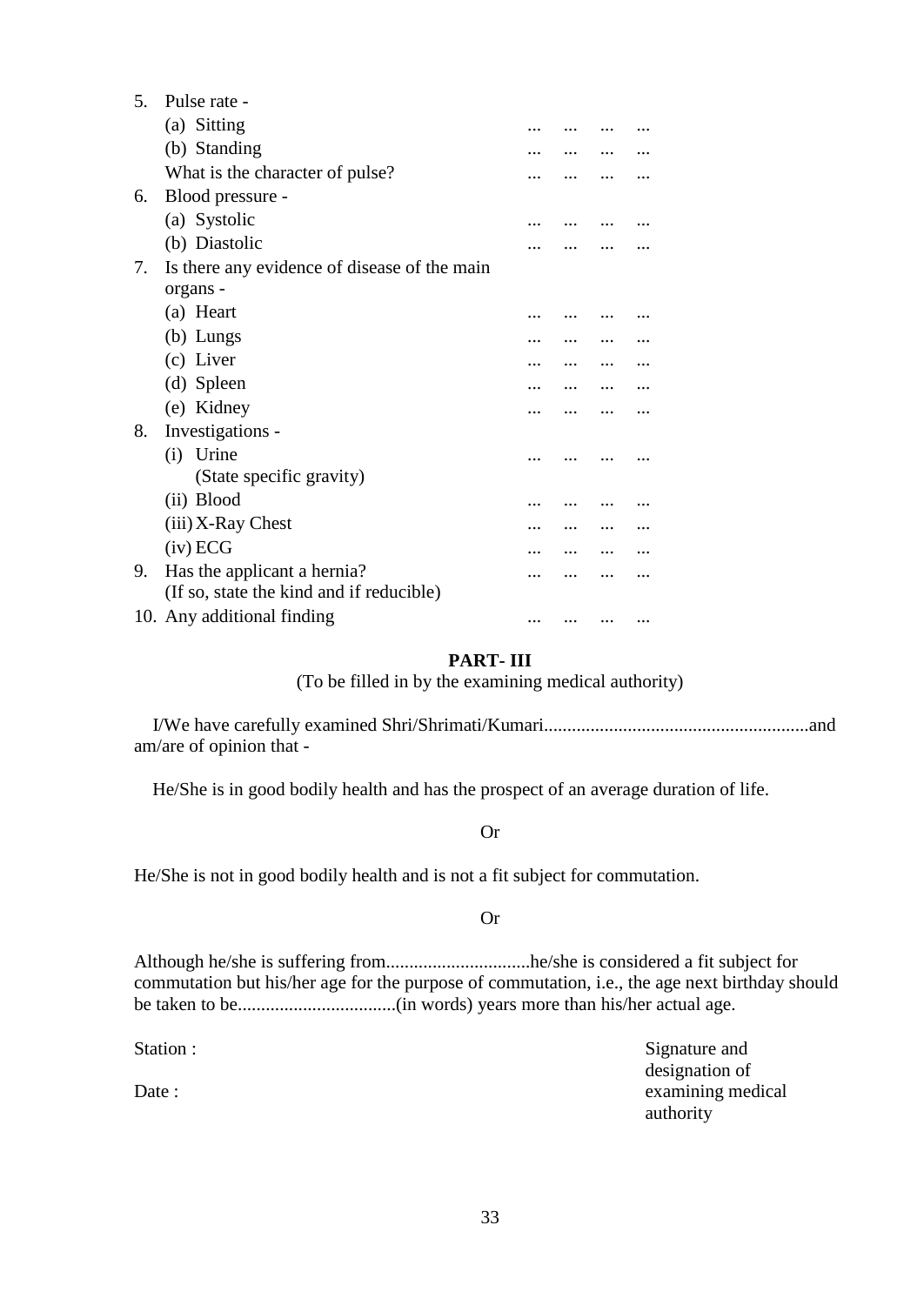## **FORM 5 [ see Rule 7 ]**

To Head of Office (Place)............................................

 I,....................................................(Name of the pensioner in Capital Letters) hereby nominate the person named below, under Rule 7 of the Central Civil Services (Commutation of Pension) Rules, 1981.

|                                             |                                            |                     | If nominee is<br>minor                                                                                                      |                                                                                                                                       |                                        |                                                            |                                                                                                                                         |                                                                                                   |
|---------------------------------------------|--------------------------------------------|---------------------|-----------------------------------------------------------------------------------------------------------------------------|---------------------------------------------------------------------------------------------------------------------------------------|----------------------------------------|------------------------------------------------------------|-----------------------------------------------------------------------------------------------------------------------------------------|---------------------------------------------------------------------------------------------------|
| Name<br>and<br>address<br>of the<br>nominee | Rele-<br>tionship<br>with the<br>pensioner | Date<br>of<br>birth | Name and<br>address of<br>person who<br>may receive<br>the said<br>commuted<br>value during<br>the<br>nominee's<br>minority | Name and<br>address of<br>other<br>nominee in<br>case the<br>nominee<br>under<br>column $(1)$<br>pre-<br>deceases<br>the<br>pensioner | Rele-<br>tionship<br>with<br>pensioner | Date of<br>birth if<br>the<br>other<br>nominee<br>is minor | Name and<br>address of<br>person who<br>may receive<br>the commuted<br>value of<br>pension during<br>the other<br>nominee's<br>minority | Contingency<br><sub>on</sub><br>happening<br>of which<br>nomination<br>shall<br>become<br>invalid |
| 1                                           | $\overline{2}$                             | 3                   | $\overline{4}$                                                                                                              | 5                                                                                                                                     | 6                                      | 7                                                          | 8                                                                                                                                       | 9                                                                                                 |

Place : Date : Witness : Signature : Name and Address :

Signature (or thumbimpression if illiterate) and name of Pensioner : Address: Signature of Head of Office :

STAMP

Acknowledgement to be sent by the Head of Office

 Certified that the nomination has been received from....................................................................(name of Pensioner) whose address is......................................................

Place : Date :

Signature of Head of **Office** Full Address :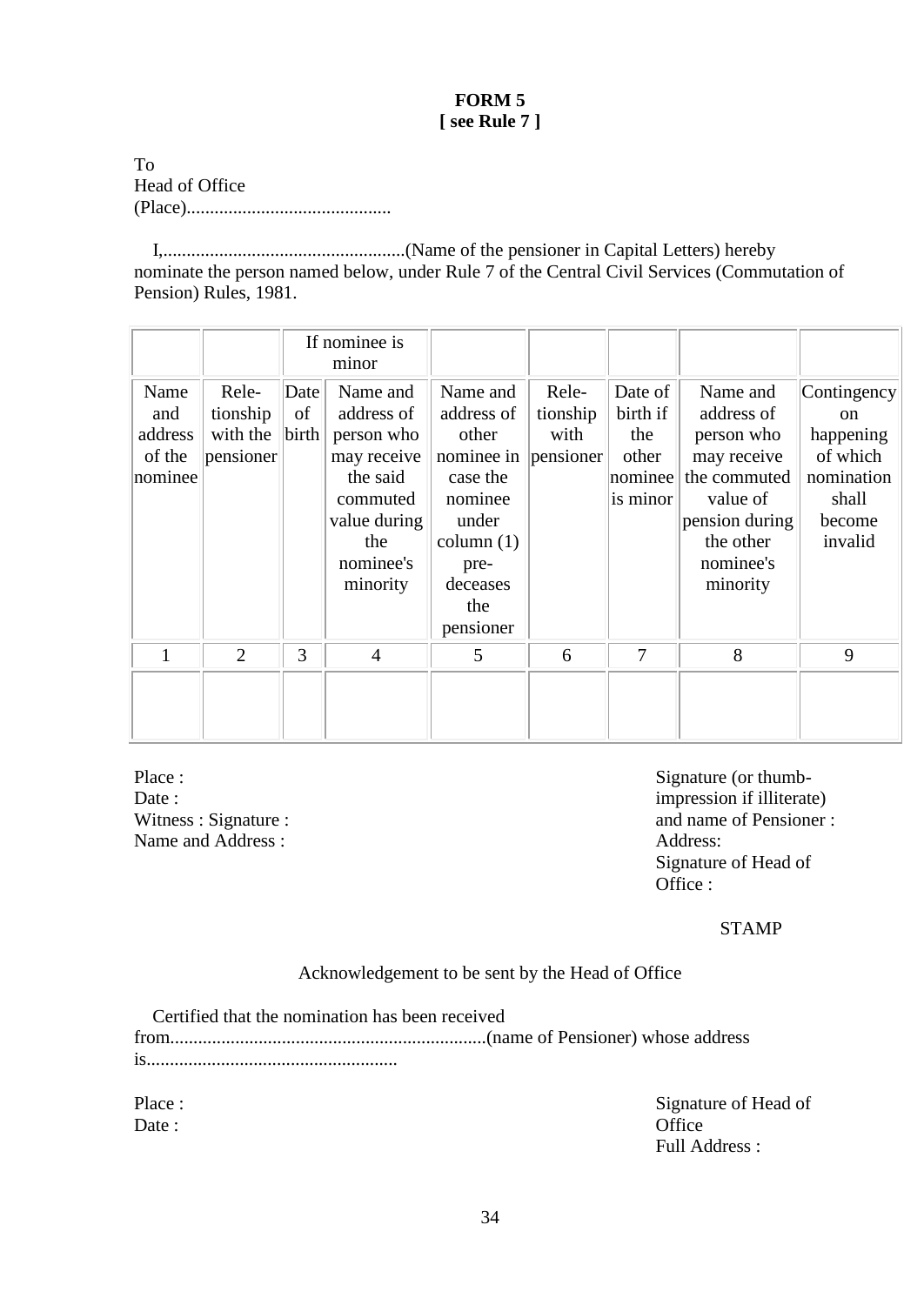## **PRO FORMA [ see Decision(2), Rule 10 ]**

Subject :- Restoration of commuted portion of pensions after 15 years - Implementation of the judgment of the Supreme Court.

## Sir,

 Kindly restore my commuted portion of pension in terms of Ministry of Personnel, Public Grievances and Pensions, Department of Pension and Pensioners' Welfare, O.M. No. 34/2/86- P. & P.W., dated the 5th March, 1987.

Requisite particulars are given below -

| 1. Name in Block letters                                                    |  |  |
|-----------------------------------------------------------------------------|--|--|
| 2. Date of retirement                                                       |  |  |
| $3.$ PC/PPO No.                                                             |  |  |
| 4. Amount of original pension                                               |  |  |
| 5. Amount of pension commuted (if any)                                      |  |  |
| Name of the Accounts Officer, viz., the authority who<br>$6.$ issued PC/PPO |  |  |
| Name of the Treasury/Post Office/PPM/other pension<br>disbursing agency     |  |  |

# Signature of Pensioner

Date: Postal address :

Particulars verified.

Signature

Rubber Stamp of Pension Disbursing Authority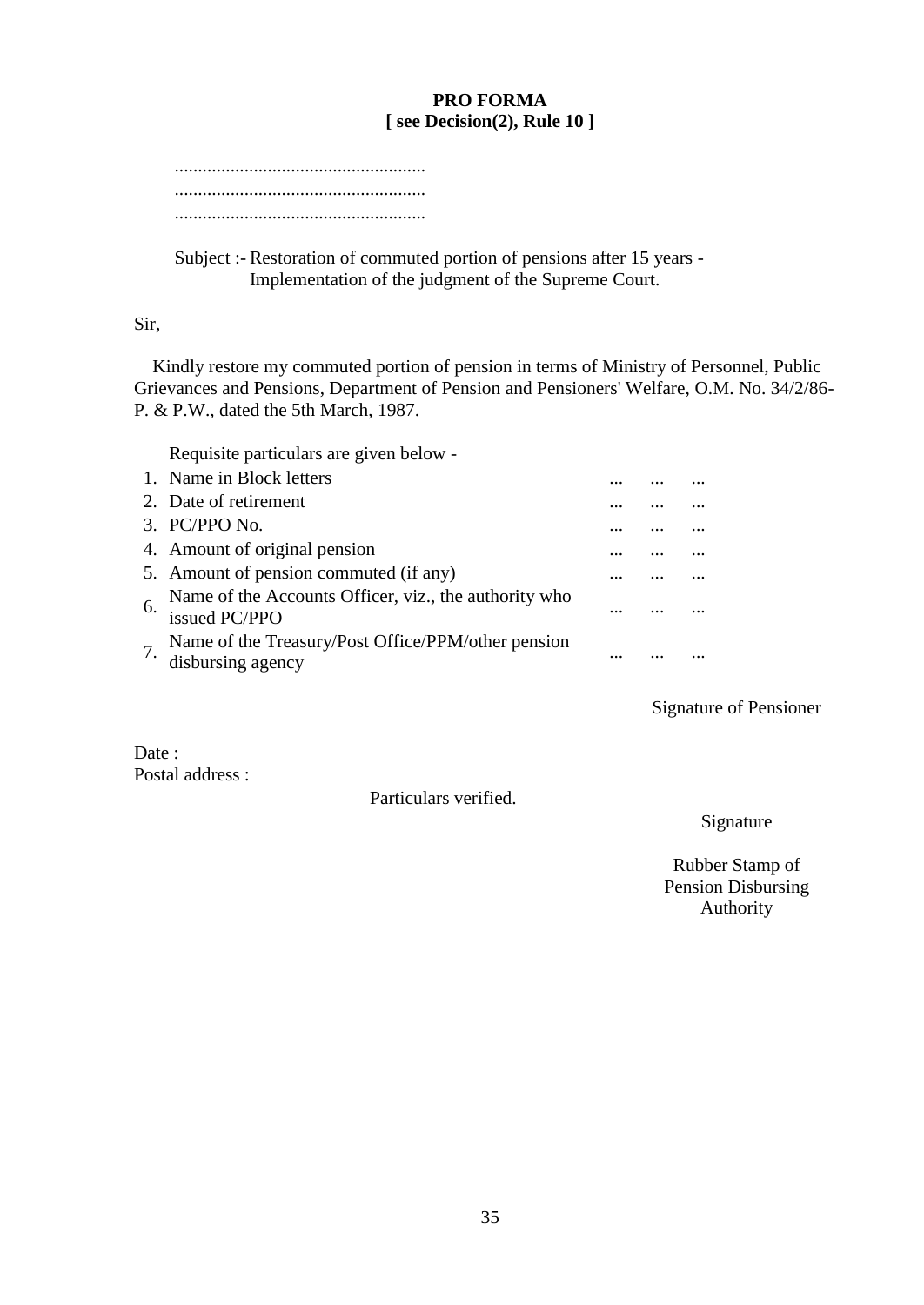#### **TABLE COMMUTATION VALUES FOR A PENSION OF Re. 1 PER ANNUM**

Effective from  $1<sup>st</sup>$  January, 2006 [ see Rules  $3(1)(m)$  8,26(7), 28(5) and 29(1) and 29(2) ]

| Age      | Commutation value   | Age next | Commutation value      | Age next | Commutation value   |
|----------|---------------------|----------|------------------------|----------|---------------------|
| next     | expressed as number | birthday | expressed as number of | birthday | expressed as number |
| birthday | of year's purchase  |          | year's purchase        |          | of year's purchase  |
| 20       | 9.188               | 41       | 9.075                  | 62       | 8.093               |
| 21       | 9.187               | 42       | 9.059                  | 63       | 7.982               |
| 22       | 9.186               | 43       | 9.040                  | 64       | 7.862               |
| 23       | 9.185               | 44       | 9.019                  | 65       | 7.731               |
| 24       | 9.184               | 45       | 8.996                  | 66       | 7.591               |
| 25       | 9.183               | 46       | 8.971                  | 67       | 7.431               |
| 26       | 9.182               | 47       | 8.943                  | 68       | 7.262               |
| 27       | 9.180               | 48       | 8.913                  | 69       | 7.083               |
| 28       | 9.178               | 49       | 8.881                  | 70       | 6.897               |
| 29       | 9.176               | 50       | 8.846                  | 71       | 6.703               |
| 30       | 9.173               | 51       | 8.808                  | 72       | 6.502               |
| 31       | 9.169               | 52       | 8.768                  | 73       | 6.296               |
| 32       | 9.164               | 53       | 8.724                  | 74       | 6.085               |
| 33       | 9.159               | 54       | 8.678                  | 75       | 5.872               |
| 34       | 9.152               | 55       | 8.627                  | 76       | 5.657               |
| 35       | 9.145               | 56       | 8.572                  | 77       | 5.443               |
| 36       | 9.136               | 57       | 8.512                  | 78       | 5.229               |
| 37       | 9.126               | 58       | 8.446                  | 79       | 5.018               |
| 38       | 9.116               | 59       | 8.371                  | 80       | 4.812               |
| 39       | 9.103               | 60       | 8.287                  | 81       | 4.611               |
| 40       | 9.090               | 61       | 8.194                  |          |                     |

**[Basis: LIC (94-96) Ultimate Tables and 8.00% interest]**

#### **Explanatory Note :**

Due to implementation of the recommendations of the sixth Central Pay Commission, it has become necessary to give retrospective effect to the proposed amendments from the date from which the recommendations of the |Sixth Central Pay Commission were given effect to. It is certified that the interest of no person is adversely affected by giving retrospective effect to the proposed amendments.

The revised Table of Commutation Value for pension, appended to these rules shall be used for all commutation of pension which becomes absolute from the  $2<sup>nd</sup>$  September, 2008 and in the case of pensioners whose commutation of pension became absolute on or after  $1<sup>st</sup>$  January, 2006 but before  $2<sup>nd</sup>$  September, 2008, the pre revised Table of Commutation Value for Pension shall be used for payment of commutation of pension based on pre revised pay or pension and in respect of such pensioners, the revised Table of Commutation Value for Pension, appended to these rules shall be used for the commutation of additional amount of pension that has become commutable on account of retrospective revision of pay and pension.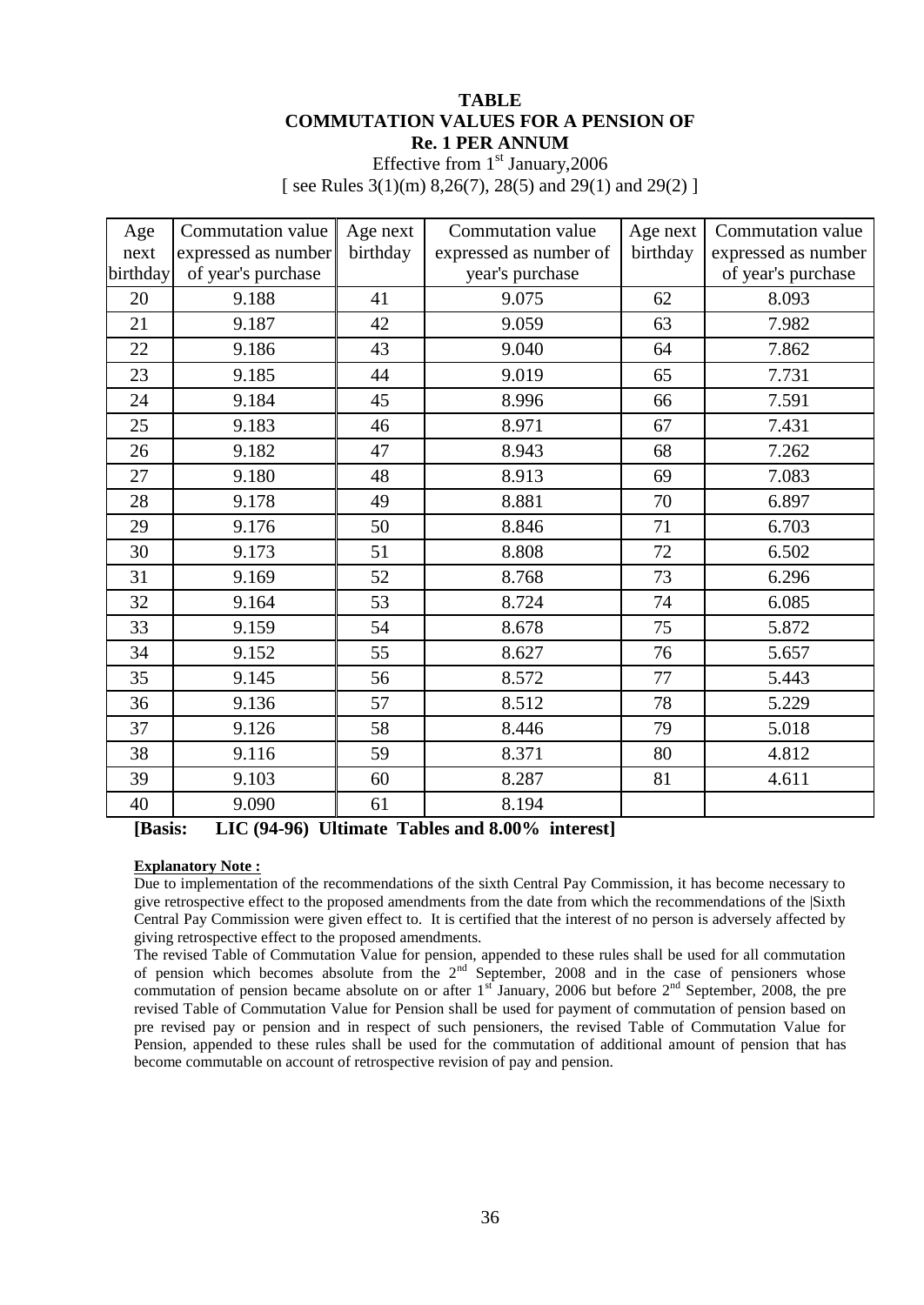# **ANNEXURE [ see Rule 20(3) ] CHIEF ADMINISTRATIVE MEDICAL AUTHORITIES IN THE STATES AND UNION TERRITORIES**

| Sl.<br>No. | Name of the State       | Designation and Address                                    |
|------------|-------------------------|------------------------------------------------------------|
|            |                         | <b>STATES</b>                                              |
| 1.         | Andhra Pradesh          | Director of Health Services,                               |
|            |                         | Andhra Pradesh, Hyderabad.                                 |
| 2.         | Assam                   | Director of Health Services,                               |
|            |                         | Assam, Shillong.                                           |
| 3.         | <b>Bihar</b>            | Director of Health Services,                               |
|            |                         | Bihar, Patna.                                              |
| 4.         | Gujarat                 | Director of Medical Services,                              |
|            |                         | Gujarat, Ahmedabad.                                        |
| 5.         | Haryana                 | Director of Health Services,                               |
|            |                         | Haryana, Chandigarh.                                       |
| 6.         | <b>Himachal Pradesh</b> | Director of Medical and Health Services,                   |
|            |                         | Himachal Pradesh, Simla.                                   |
| 7.         | Jammu and Kashmir       | Director of Health Services,                               |
|            |                         | Jammu and Kashmir, Srinagar/Jammu                          |
|            |                         | (Tawi).                                                    |
| 8.         | Karnataka               | Director of Health Services,                               |
|            |                         | Karnataka, Bangalore.                                      |
| 9.         | Kerala                  | Director of Health Services,                               |
|            |                         | Kerala, Trivandrum.                                        |
| 10.        | Madhya Pradesh          | Director of Health Services,                               |
|            |                         | Madhya Pradesh, Bhopal.                                    |
| 11.        | Maharashtra             | (i) The Superintendent, JJ. Group of                       |
|            |                         | Hospitals, Mumbai or the Civil                             |
|            |                         | Surgeon, Pune, if the applicant is to be                   |
|            |                         | examined by a Medical Board.                               |
|            |                         | (ii) Civil Surgeon of the District concerned               |
|            |                         | or the Presidency Surgeon, Mumbai, if                      |
|            |                         | the applicant is not to be examined by a<br>Medical Board. |
| 12.        |                         | Director of Medical and Health Services,                   |
|            | Manipur                 | Manipur, Imphal.                                           |
| 13.        |                         | Director of Health Services,                               |
|            | Meghalaya               | Meghalaya, Shillong.                                       |
| 14.        | Nagaland                | Director of Health Services,                               |
|            |                         | Nagaland, Kohima.                                          |
| 15.        | Orissa                  | Director of Health Services,                               |
|            |                         | Orissa, Bhubaneswar.                                       |
| 16.        | Punjab                  | Director of Health Services,                               |
|            |                         | Punjab, Chandigarh.                                        |
| 17.        | Rajasthan               | Director of Medical and Health Services,                   |
|            |                         | Rajasthan, Jaipur.                                         |
|            |                         |                                                            |